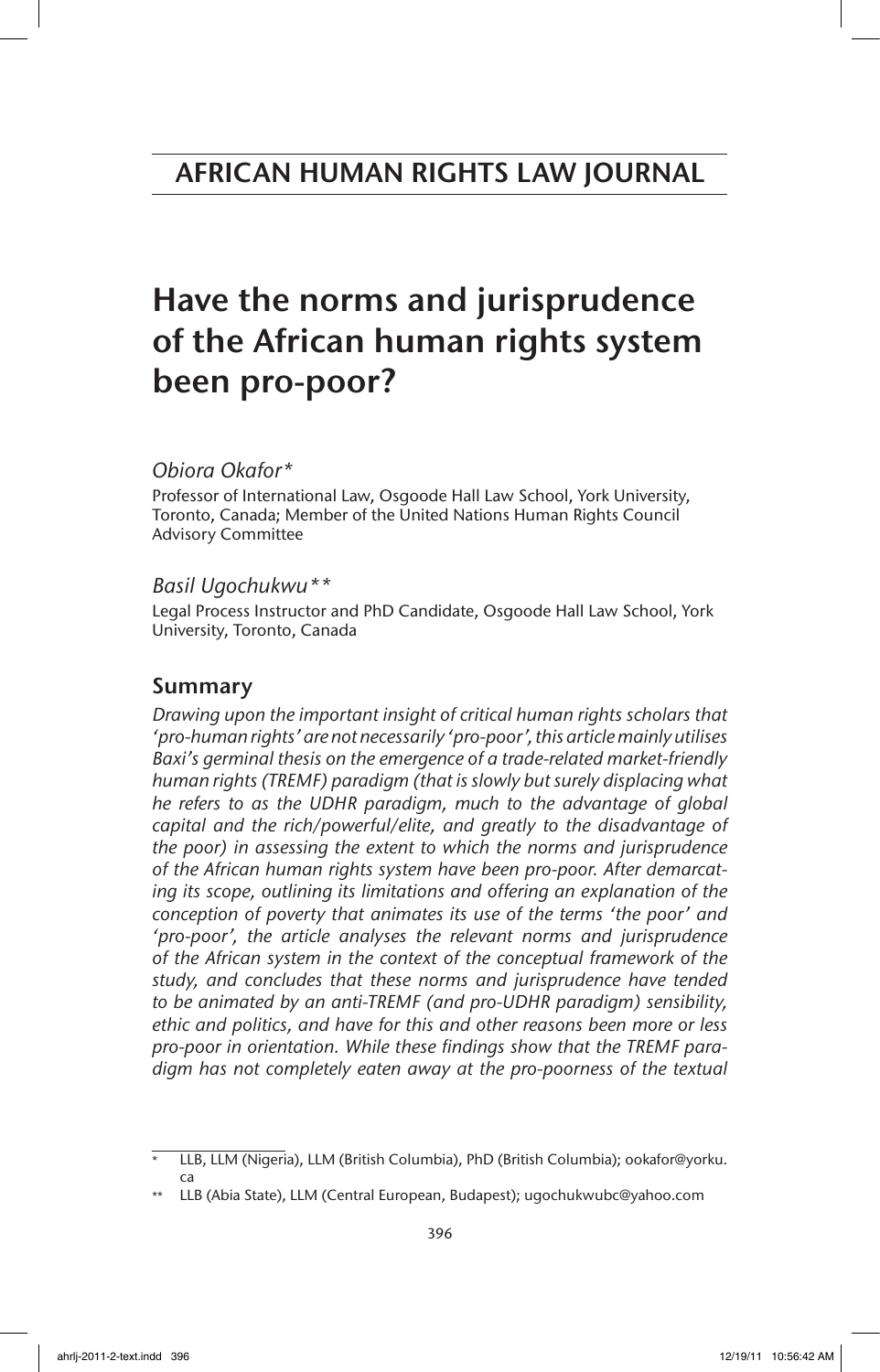*affirmations of human rights that guide and have been produced by such international human rights systems, and such texts are important enough in 'loosely' framing and shaping human rights that their character must be carefully studied, it must still be cautioned that such textual affirmations are not self-executing. They must be implemented in the concrete sense by governments, peoples, corporations, institutions and other*  agents for them to really matter. It should therefore be kept in mind that it *is at this level, the level of the 'living' human rights law (that is, the law as it is actually experienced by ordinary people) that the TREMF paradigm's ultimate impact is to be observed. This suggests that the TREMF paradigm may have exerted more influence in the living world than this study (focused as it largely is on 'the text') might suggest.*

# 1 Introduction

As critical human rights scholars (such as Baxi and Rajagopal) have noted, the expression 'human rights' is capable of accommodating both elite and subaltern politics, both progressives and reactionaries, and both the politics of domination and the politics of liberation or insurrection.<sup>1</sup> For instance, as is well known, both the Egyptian freedom fighters who marched on and massed in Tahrir Square in early 2011 (an admirably progressive and insurrectionary movement) and the neo-Nazi's who all too frequently terrorise racial and other minorities in Europe and North America (a virulently reactionary movement) have laid credible claim to the protection of the human rights to freedom of expression and assembly.<sup>2</sup> As such, it is fair to say that not every human rights claim, practice, judicial/administrative decision or system will – on the balance – be pro-poor. While some human rights politics, claims, decisions or even systems have tended to be more propoor than pro-elite, the converse has been true for others. It is therefore imperative that scholars and observers of governance systems and institutions on the African continent as elsewhere not assume that 'prohuman rights' necessarily translates to 'pro-poor'.<sup>3</sup>

It is against this background that this article examines the extent to which the norms and jurisprudence of the African human rights system have been pro-poor. To what extent have the norms of the African

<sup>1</sup> See U Baxi *The future of human rights* (2002) 6; B Rajagopal 'Pro-human rights but anti-poor? A critical evaluation of the Indian Supreme Court from a social movement perspective' (2007) 8 *Human Rights Review* 157 158. See also See OC Okafor 'Attainments, eclipses and disciplinary renewal in international human rights law: A critical overview' in D Armstrong (ed) *Routledge handbook of international law* (2009) 303.

<sup>2</sup> 'Egypt revolution 2011: A complete guide to the unrest' *Huffington Post* http://www. huffingtonpost.com/2011/01/30/egypt-revolution-2011\_n\_816026.html (accessed 18 May 2011); 'European neo-Nazi's move to the US for free speech' http://rt.com/ usa/news/neo-nazis-usa-free-speech (accessed 27 June 2011).

<sup>3</sup> See Rajagopal (n 1 above).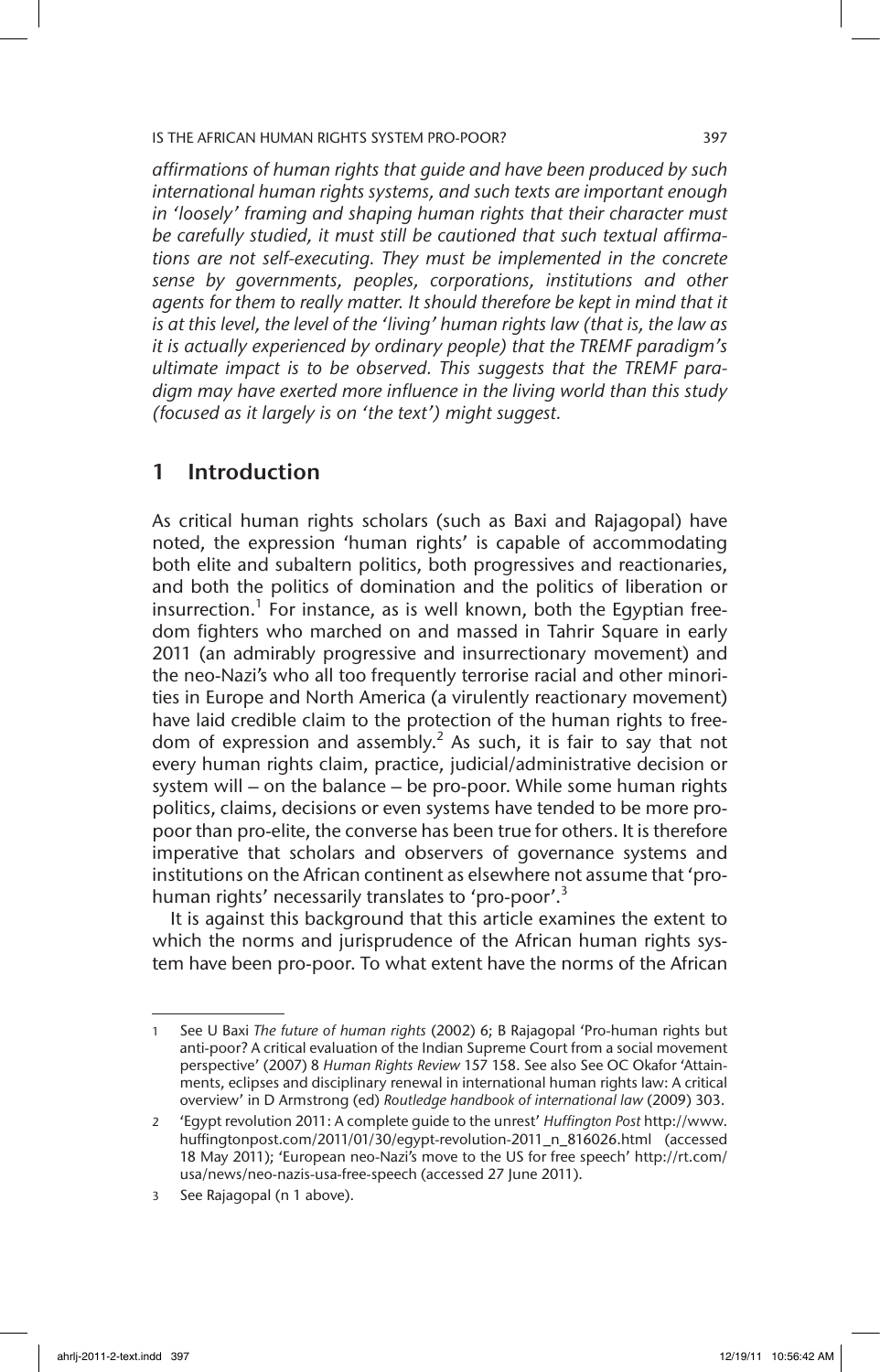system (that is, the African Charter on Human and Peoples' Rights (African Charter) itself, as the main constitutive instrument of the African system, its Women's Protocol, and the Resolutions passed by the African Commission on Human and Peoples' Rights (African Commission) been pro-poor? And to what extent has the jurisprudence of the African Commission been pro-poor?

Given the fact that almost all of the body of work of the African Court on Human and Peoples' Rights (African Court) still lies ahead, and there is very little, if any, substantive evidence to go on at the moment with regard to the Court's engagement with the claims of poor people in Africa, the article does not focus on that admittedly important component of the African system. The analysis of that Court's receptiveness to the claims of the poor, or the lack thereof, must therefore be deferred to a future occasion.

Another important (if justifiable) limitation of the article is that, although the indivisibility and interdependence of all human rights norms have now been well established, and are accepted by the authors, and civil and political rights jurisprudence (or struggles for the enthronement of similar values) can contribute significantly to the amelioration of poverty and the enhancement of the social conditions of the poor,<sup>4</sup> the article's interrogation of the norms and jurisprudence of the African human rights system with regard to the extent of their receptiveness to the claims of the poor focuses on the economic and social rights norms and jurisprudence of that system (broadly construed). Other than for reasons of space, the focus on economic and social rights is justified by the fact that the deprivation of this category of human rights is more directly and immediately tied to the production and maintenance of impoverishment and poverty in Africa, as elsewhere. What is more, as Pogge has noted, economic and social rights are also by far the most violated category of rights, a fact that has had dire consequences for the enjoyment of the historically far more favoured civil and political rights.<sup>5</sup> As Pogge puts it:<sup>6</sup>

Socio-economic human rights, such as that 'to a standard of living adequate for the health and well-being of himself and his family, including food, clothing, housing, and medical care' (UDHR, art 25) are currently, and by far, the most frequently violated human rights. Their widespread violation also plays a decisive role in explaining the global deficit in civil and political human rights which demand democracy, due process, and the rule of law: Very poor people – often physically and mentally stunted due to malnutrition in infancy, illiterate due to lack of schooling, and much preoccupied with their family's survival – can cause little harm or benefit to the politicians and officials who rule them. Such rulers therefore have far less incentive to

See SR Osmani 'Poverty and human rights: Building on the capability approach' (2005) 6 *Journal of Human Development* 206.

<sup>5</sup> T Pogge 'Recognised and violated by international law: The human rights of the global poor' (2005) 18 *Leiden Journal of International Law* 717 718.

<sup>6</sup> As above.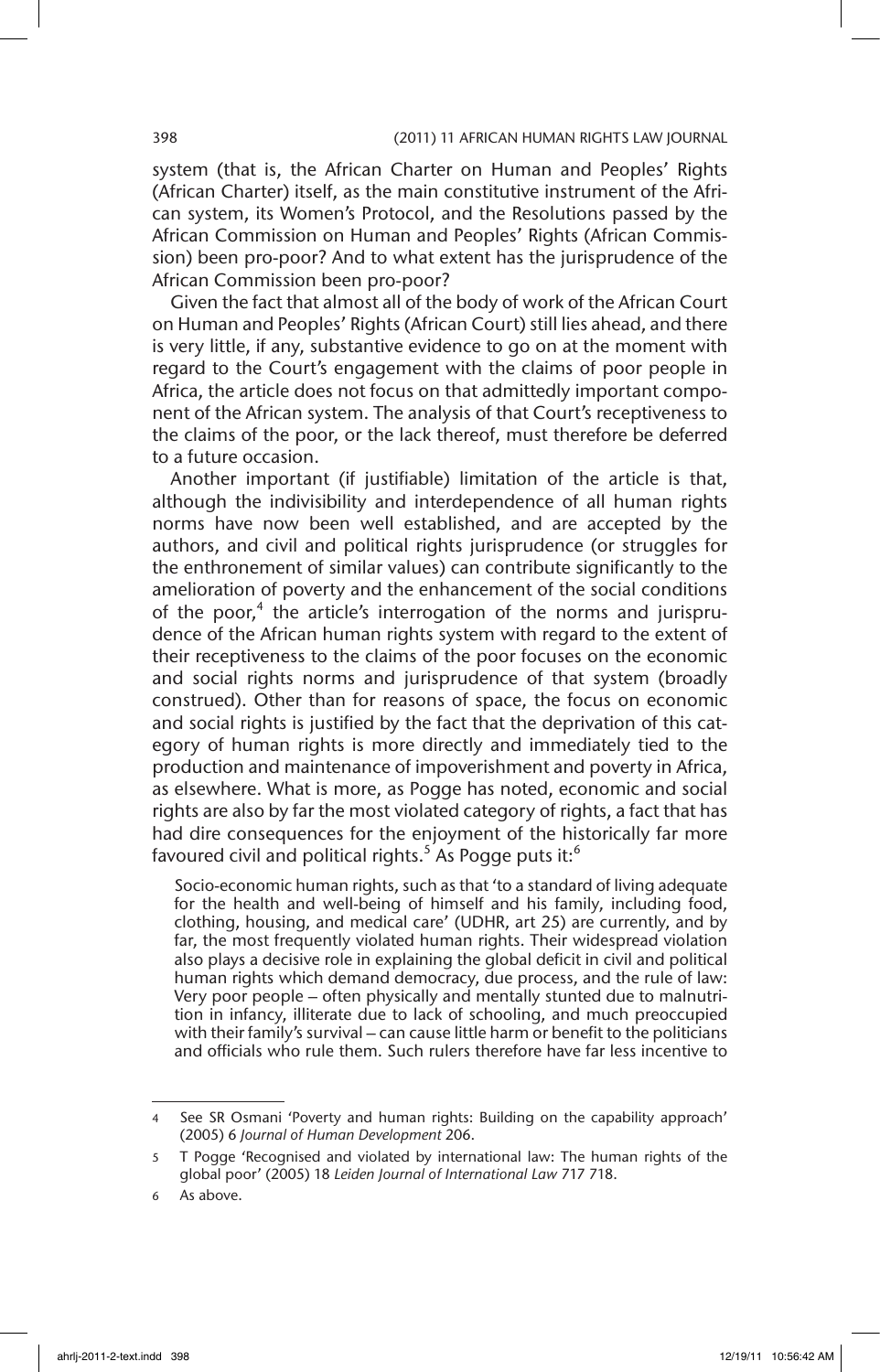attend to the interests of the poor compared with the interests of agents more capable of reciprocation, including foreign governments, companies, and tourists.

It is for all these reasons that our analysis in this article concentrates on the economic and social rights norms and jurisprudence of the African system; which is admittedly only one dimension of the poverty question. Nevertheless, it should be kept in mind that it is a highly important and understudied dimension of that question.

# 2 Conceptual framework

It is important at this juncture, however, to develop and define the notion of poverty that undergirds and frames our conceptions of 'the poor' and 'pro-poor'. As may be clear to some, *poverty* now tends to be conceived of in the relevant literature sets not merely in terms of material deprivation, but – following Sen's important work – *also* in terms of 'a very low level of well being',  $\frac{7}{7}$  or as 'the denial of opportunities and choices basic to human development'.<sup>8</sup> More quantitatively, following the World Bank's work on the subject, Pogge tends to utilise either the 'one-dollar-a-day' measure or its 'two-dollars-a-day' counterpart.<sup>9</sup> It is also imperative to factor into our analyses of the issue the growing feminisation of poverty and its disproportionate impact on females.<sup>10</sup> Thus, in this article, the expression 'poverty' includes any incidence of the fundamental deprivation, and/or of the serious lack of basic needs (such as food, water, shelter, education, clothing and essential medicines). Yet, it must be kept in mind that the article focuses on the latter, that is, the lack of basic needs component of the equation. Therefore the expression 'the poor' refers to those whose lives are characterised by this kind of poverty; and the term 'pro-poor' refers to any phenomenon, decision, system, and such, that favours or contributes to the amelioration or elimination of this kind of condition of poverty.

It is also important from a conceptual perspective to develop and explain early on in the article the nature of the measure(s) or barometer(s) of 'pro-poorness' or 'anti-poorness' that also inform and frame our assessment of the quality of the African system's sensitivity to, and engagement with, the claims of the poor. As Shivji has shown, the starting point for this exposition must be a reference to the (relative) divorce between individual rights jurisprudence and

<sup>7</sup> See Osmani (n 4 above).

<sup>8</sup> W van Genugten & C Perez-Bustillo (eds) *The poverty of rights: Human rights and the eradication of poverty* (2001).

<sup>9</sup> T Pogge *World poverty and human rights* (2002).

<sup>10</sup> PI Ozo-Eson 'Law, women and health in Nigeria' (2008) 9 *Journal of International Women's Studies* 285.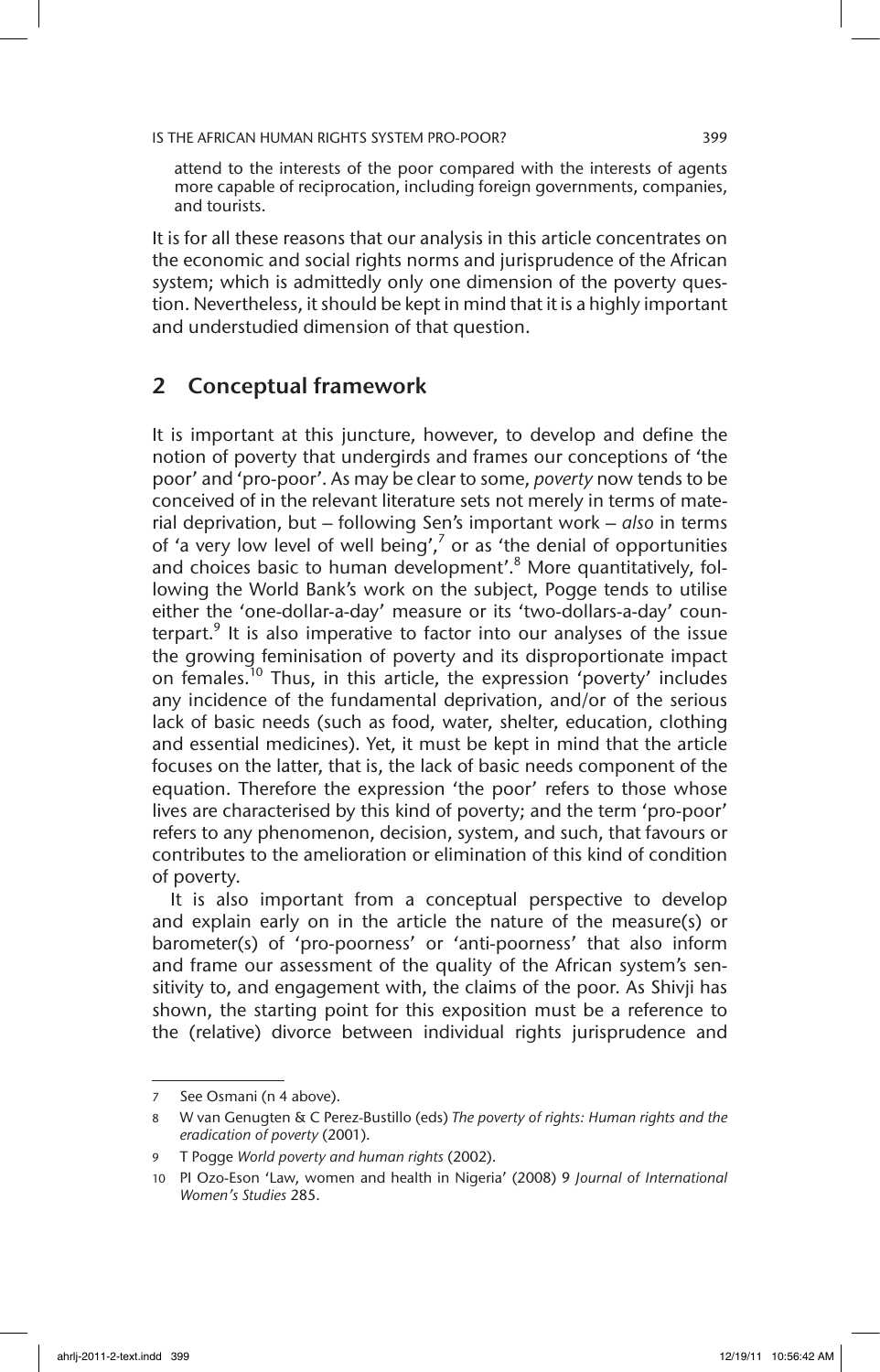fundamental questions of socio-economic justice that was historically imposed by and within the dominant liberal human rights paradigm and discourse.<sup>11</sup> This relative divorce was made manifest in a number of ways, including the human rights versus development binary opposition argument between many 'Third World' leaders and many in the geo-political West;<sup>12</sup> and the emergence in the mid-1960s of two separate and unequal international human right covenants – the one on civil/political rights and the other on economic, social and cultural rights. $^{13}$ 

More recently, though, attempts have been made to (re)marry human rights to socio-economic justice, in part through the increasing acceptance of the equality in status and interdependence of economic/ social rights and civil/political rights,<sup>14</sup> the attempts to (re)marry human rights to development, and efforts to achieve the opposite.<sup>15</sup>

Many scholars are, however, skeptical – to say the least – of the success of this (re)marriage. Some, like Mathews and Baxi, correctly see this touted (re)marriage as still more rhetorical than real.<sup>16</sup> For them, the 'actually existing' marriage seems to be between human rights and market ideology (and at worst between human rights and market fundamentalism), much to the disadvantage of the poor.<sup>17</sup> To Baxi, a new human rights paradigm has emerged as the result, one that I will henceforth refer to as the trade-related market-friendly (TREMF) paradigm.<sup>18</sup> In Baxi's words:<sup>19</sup>

The paradigm of the Universal Declaration of Human Rights is being steadily, but surely, *supplanted* by that of trade-related, market-friendly [or TREMF] human rights. This new paradigm seeks to reverse the notion that universal human rights are designed for the attainment of dignity and well-being of human beings [as opposed to local or global capital, etc] and for enhancing the security and well being of socially, economically and civilisationally vulnerable peoples and communities [in other words the poor].

In the main, the detailed character of this TREMF paradigm as theorised by Baxi is that it (i) favours global capital's property interests mostly at the direct expense of the most vulnerable human beings (that is,

<sup>11</sup> I Shivji 'Constructing a new rights regime: Promises, problems and prospects' (1999) 8 *Social and Legal Studies* 253 257-261.

<sup>12</sup> As above

<sup>13</sup> H Steiner *et al International human rights in context: Law, politics, and morals* (2007) 263.

<sup>14</sup> See Vienna Declaration and Programme of Action http://www.unhchr.ch/ huridocda/huridoca.nsf/(symbol)/a.conf.157.23.en (accessed 27 June 2011).

<sup>15</sup> S Mathews 'Discoursive alibis: Human rights, Millennium Development Goals and poverty reduction strategy papers' (2007) 50 *Development* 76 78-79.

<sup>16</sup> As above; Baxi (n 1 above) 132-145.

<sup>17</sup> As above.

<sup>18</sup> Baxi (n 1 above).

<sup>19</sup> Baxi (n 1 above) 132.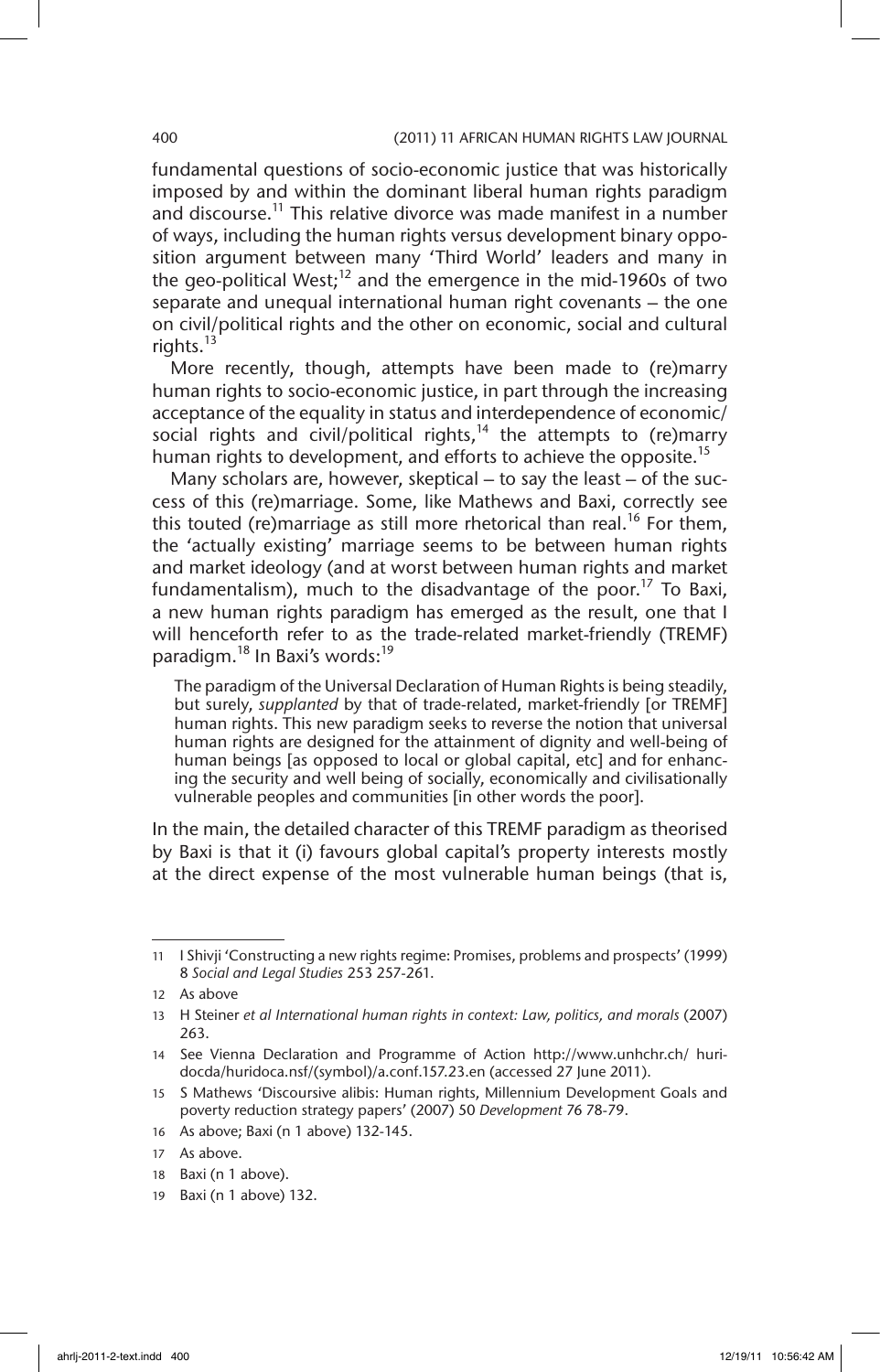the poor);  $20$  (ii) protects global capital against political instability and market failure, usually at a significant cost to the most vulnerable among its own citizens (that is, the poor); $^{21}$  and (iii) denies a significant redistributive role to the state, calling upon it to free as many spaces for capital as possible, initially by pursuing the three-Ds of contemporary globalisation, that is, deregulation, denationalisation and disinvestment,' and thereby disadvantaging the poor.<sup>22</sup>

On the whole, therefore, it appears that the turn toward the TREMF human rights paradigm that Baxi has identified has tended to disadvantage the poor in favour of global capital and the rich/powerful/ elite actors who tend to control and benefit from capital in greatly disproportionate measure. Given the massive uprisings and discontent among the world's poor that resulted from the introduction in many African and other Third World states of the TREMF-style economic policies that characterised the structural adjustment programmes of the 1980s and 1990s, it can reasonably be surmised that those economic policies were more or less anti-poor, or were – at the very least – experienced as such by the vast majority of the world's poor. It should not then surprise the keen observer that the similarly-oriented TREMF human rights paradigm would tend to function as anti-poor.

If this premise is accepted, then the chief questions that remain to be answered in this article are: To what extent have the norms and jurisprudence of the African system been TREMF-like, and therefore anti-poor? And to what extent have those norms and jurisprudence *not* been TREMF-like, and thus pro-poor? Put differently, do the norms and/or jurisprudence of the African system undermine or support the emergent TREMF human rights paradigm?

However, it should be noted that, while the Baxian thesis on the move to a TREMF paradigm is the primary optic through which we view the norms and jurisprudence of the African system that are analysed in the article, it is not the sole such optic. It is supplemented in the appropriate places and, when necessary, by a more general analysis of the extent to which the relevant norm or jurisprudence either promotes/ protects or undermines the interests of the poor (as defined in this section of the article).

# 3 African human rights norms and the claims of the poor

The African Charter came into existence in the shadows of a fierce debate on the relationship between civil and political rights, on the one hand,

<sup>20</sup> As above.

<sup>21</sup> Baxi (n 1 above) 141.

<sup>22</sup> Baxi (n 1 above) 139.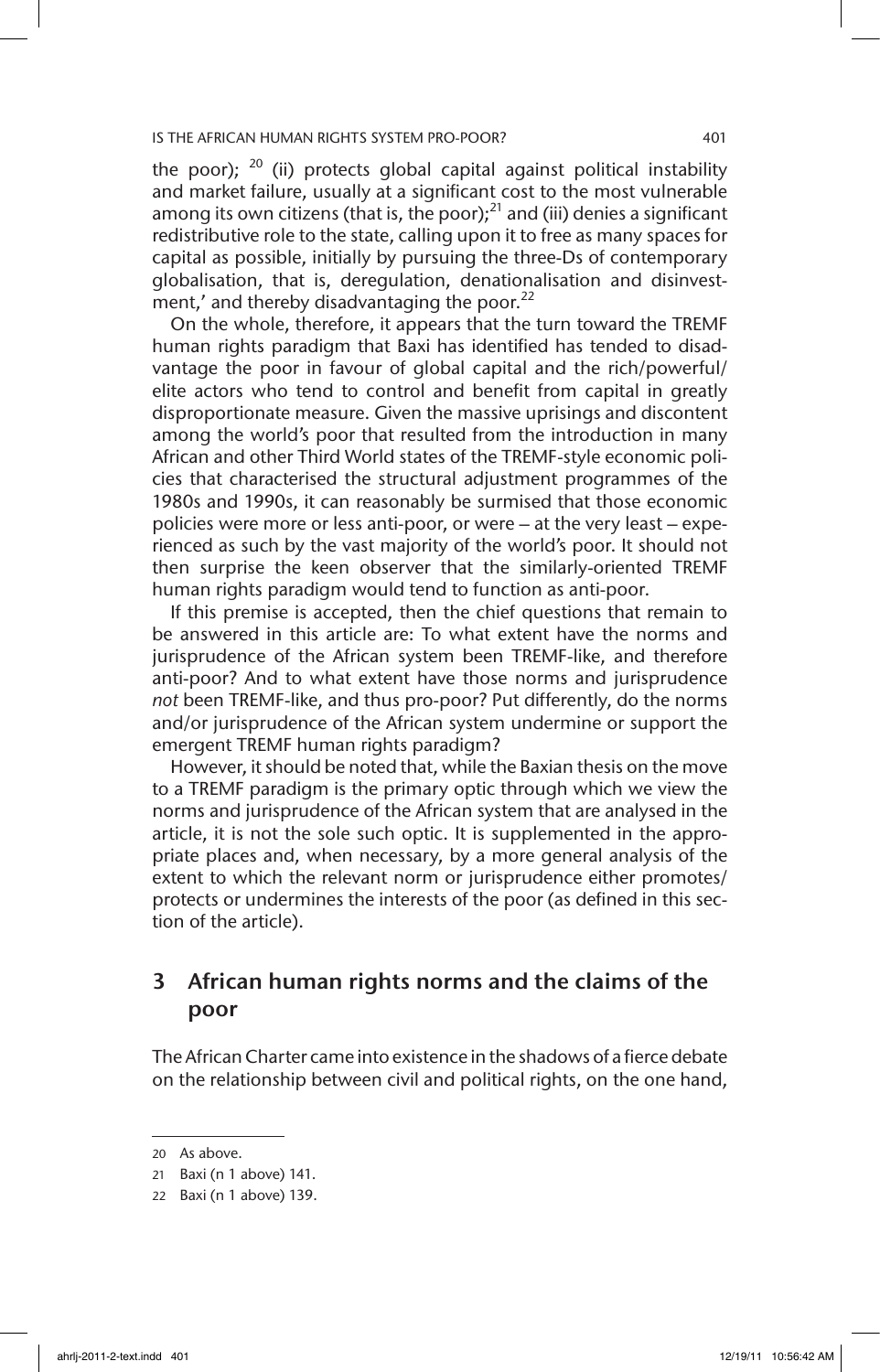and economic, social and cultural rights on the other. The dimensions of that debate were carefully traced by Howard as questioning<sup>23</sup>

whether the separate sets of rights embodied in the two 1966 Covenants on human rights are intrinsically related, such that they must be developed and enlarged simultaneously, or whether, on the other hand, one set of rights takes priority over the other. Are they in other words sequential or interactive?

Many people from Africa and the rest of the Third World did make their voices heard in that debate, their major point (at least at that point in history) being that 'economic, social, and cultural, but especially 'economic' rights (usually meant as the right to development) must take priority over civil and political rights'.<sup>24</sup>

Regardless of the merits of the prioritisation argument, its historical popularity among the ranks of African leaders and peoples should not surprise any keen student of African affairs. For, from the time of the drafting of the African Charter to this day, the African continent has been mostly defined to both insiders and outsiders by the poverty of all too many of her peoples. As Nhlapo somewhat hyperbolically suggests, one of the explanations for the slow progress of the struggle to enthrone the human rights ideal on the continent 'is provided by Africa's special conditions of poverty, ignorance, disease and lack of political sophistication afflicting the vast majority of the continent's peoples'.<sup>25</sup>

As such, one would expect that the widespread incidence of poverty on the continent did play on the minds of the designers of the African Charter which, after all, was conceived of as a mechanism to meet the needs of the continent and improve its political, social and economic conditions.<sup>26</sup> So notwithstanding that the term 'poverty' is not directly referenced in the African Charter (even though its Preamble commits state parties to that document to the elimination of such other social monstrosities as colonialism, neocolonialism, apartheid, and the dismantling of aggressive foreign military bases), that term seems to have nonetheless featured prominently in the consciousness or subconscious thinking of those who drafted that treaty. Instructive

<sup>23</sup> R Howard 'The full-belly thesis: Should economic rights take priority over civil and political rights? Evidence from sub-Saharan Africa' (1983) 5 *Human Rights Quarterly* 467 468.

<sup>24</sup> As above.

<sup>25</sup> RT Nhlapo 'International protection of human rights and the family: African variations on a common theme' (1989) 3 *International Journal of the Family* 1 2.

<sup>26</sup> BO Okere 'The protection of human rights and the African Charter on Human and Peoples' Rights: A comparative analysis with the European and American systems' (1984) 6 *Human Rights Quarterly* 141 145, quoting the Committee of Experts that drafted the Charter that they worked on the understanding that the 'African Charter on Human and Peoples' Rights should reflect the African conception of human rights' and 'should take as a pattern the African philosophy of law and meet the needs of Africa'.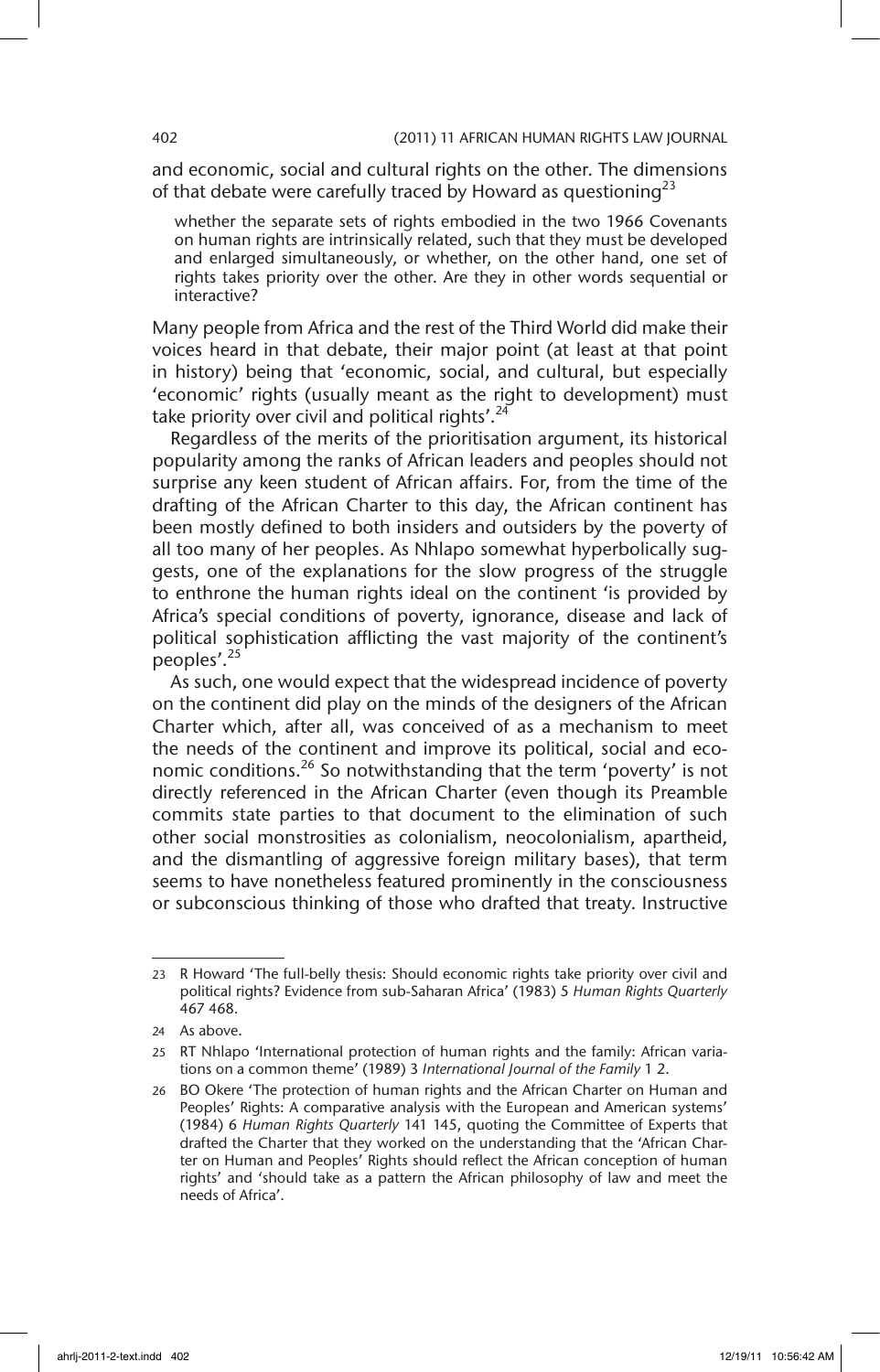in this regard is the relative pride of place that is accorded in the African Charter to guarantees of the right to development, and of other more commonly-protected economic, social and cultural rights, $^{27}$  as valuable resources in aid of those struggling to ameliorate in significant measure the prevalence of poverty on the continent. Against the prevailing orthodoxy at the time it was drafted, the African Charter stood on the side of the right to development. It also integrated in a single normative document two generations of rights that had been isolated in similar global and regional instruments.<sup>28</sup> The African Charter's tone was well set in its Preamble, which proclaimed that

it is henceforth essential to pay a particular attention to the right to development and that civil and political rights cannot be dissociated from economic, social and cultural rights in their conception as well as universality and that the satisfaction of economic, social and cultural rights is a guarantee for the enjoyment of civil and political rights.

It is against this background that Udombana describes the three categories into which the rights enshrined in the African Charter may be divided: libertarian rights (which are rights relating to the exercise of free will); egalitarian or equalitarian rights (that are established on the foundation of social equality and aimed at the just and equal distribution of economic and social goods); and solidarity rights (which are those rights not vested in individuals but in collective groups of individuals called peoples).<sup>29</sup> As discussed in the introduction to the article, our particular concern here is with those rights that fall within the rubric of egalitarian or equalitarian rights (that is, economic and social rights and similar kinds of rights, such as the right to development). As we have pointed out earlier as well, they are the rights that speak more directly to the living conditions of the poor and the deprived peoples of the African continent. They clearly fall within the category of the 'real needs' that a former Senegalese president had urged the drafters of the African Charter to keep constantly in mind.<sup>30</sup> And, according to

<sup>27</sup> As above.

<sup>28</sup> DM Chirwa 'Toward revitalising economic, social, and cultural rights in Africa: *Social and Economic Rights Action Centre and the Centre for Economic and Social Rights v Nigeria*' (2002) 10 *Human Rights Brief* 14; JC Nwobike 'The African Commission on Human and Peoples' Rights and the demystification of second and third generation rights under the African Charter: *Social and Economic Rights Action Centre (SERAC) and the Centre for Economic and Social Rights (CESR) v Nigeria*' (2005) 1 *African Journal of Legal Studies* 129 140.

<sup>29</sup> N Udombana 'Between promise and performance: Revisiting states' obligations under the African Human Rights Charter' (2004) 40 *Stanford Journal of International Law* 105 112-118.

<sup>30</sup> Address of President Leopold Senghor to the Dakar Meeting of Experts Preparing the Draft African Charter on Human and Peoples' Rights, OAU Doc CAB/LEG/67/X, reprinted in P Kunig *et al* (eds) *Regional protection of human rights by international law: The emerging African system* (1985). Senghor appeared to conflate 'rights' with "needs"'. Even though it is clear in theoretical terms, they do not mean one and the same thing. See eg J Waldron 'The role of rights in practical reasoning: "Rights"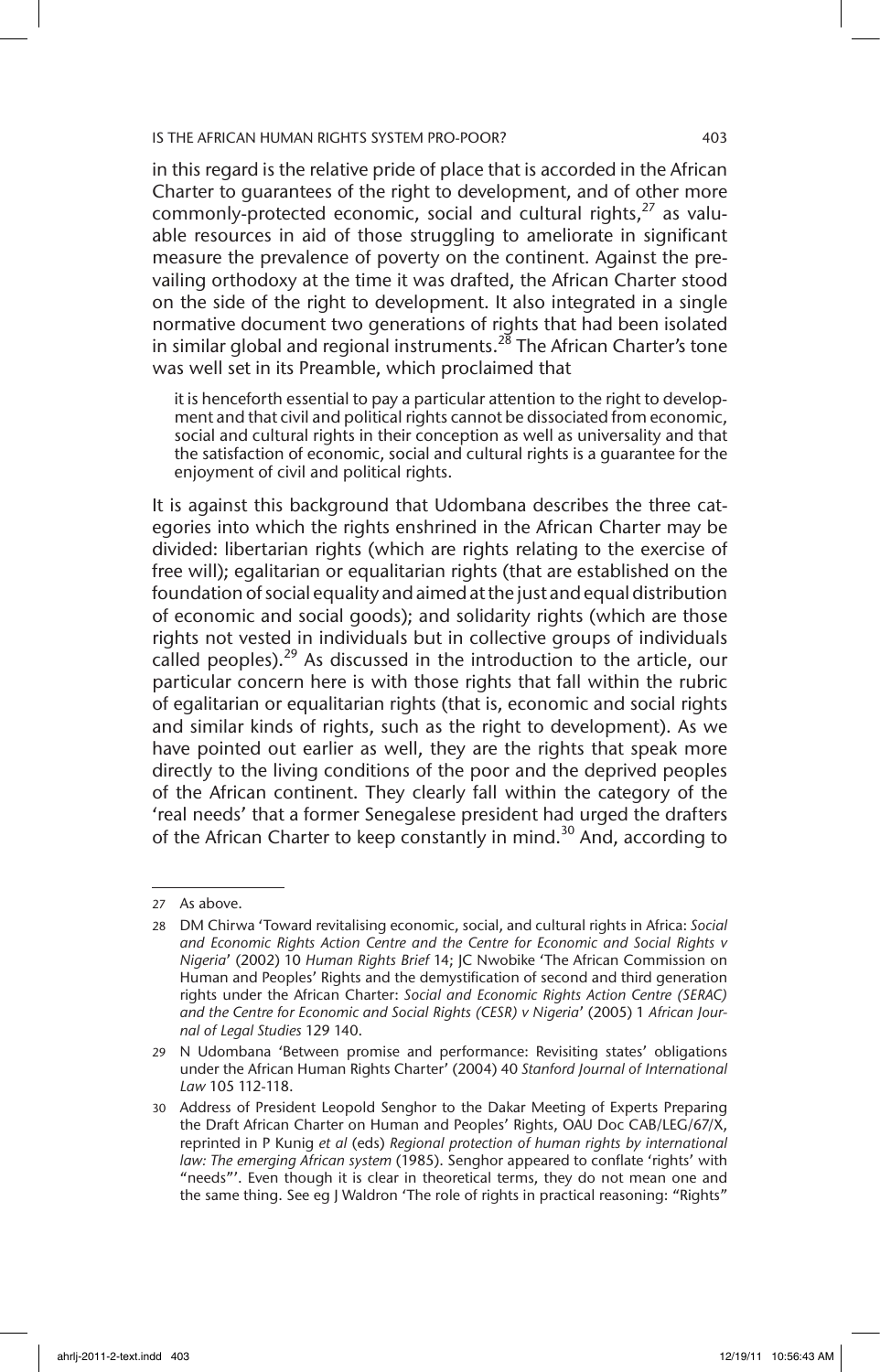Udombana, they also tend to have a strong positive dimension, in the sense that '*they enhance the power of the government* to do something for the person, to enable him or her in some way  $\cdots$ <sup>31</sup>

What is more, not only did the African Charter enshrine these rights, but some writers have even suggested that they are privileged in contrast to civil and political rights. As Odinkalu has noted, the African Charter's Preamble<sup>32</sup>

went much further than was implied in the principles of universality, indivisibility, and interdependence of human rights … and appeared to suggest that the Charter would accord priority to economic, social and cultural rights over the so-called civil and political rights.

This is especially so as the relevant clause stated that satisfaction of economic, social and cultural rights is a guarantee for the enjoyment of civil and political rights. But quite as significantly, the African Charter formulated those egalitarian rights as direct entitlements rather than mere aspirations in similar international and regional instruments. $33$ Equally important is the Charter's failure to qualify the economic and social rights that it enshrines with such phrases as 'progressive realisation' and 'resource constraints'.<sup>34</sup>

Although, as we have seen, it is clear that the mere inclusion of economic and social rights in the dominant human rights discourse and jurisprudence, and its mere marriage to civil and political rights, will not on its own suffice to produce a real-life pro-poor social environment (since much more must be done in real life in order to actualise the presumed pro-poor ethic that animated that marriage in the first place), the relative pride of place that the Preamble and main text of the African Charter accords to economic and social rights, broadly construed (including the rights to development and some other so-called solidarity rights), does suggest that that treaty is significantly sensitive to the interests of the poor. It is also an indicator of its significantly anti-TREMF sensibility. For, given that, according to Baxi, the TREMF paradigm tends to require the protection of the property interests of the global elite/rich/powerful at the expense of the interests of the poor, and in view of the fact that the rich/powerful elite can usually get by much more easily than the poor in the absence of the protection of economic and social rights by the state, the emphasis that the African

versus "needs"' (2000) 4 *Journal of Ethics* 115; M Tushnet 'An essay on rights' (1984) 62 *Texas Law Review* 1363

<sup>31</sup> N Udombana 'Articulating the right to democratic governance in Africa' (2003) 24 *Michigan Journal of International Law* 1209 1224-1225 (our emphasis).

<sup>32</sup> CA Odinkalu 'Analysis of paralysis or paralysis by analysis? Implementing economic, social and cultural rights under the African Charter on Human and Peoples' Rights' (2001) 23 *Human Rights Quarterly* 327 337.

<sup>33</sup> See Chirwa (n 28 above); F Coomans 'The *Ogoni* case before the African Commission on Human and Peoples' Rights' (2003) 52 *International and Comparative Law Quarterly* 749 751.

<sup>34</sup> Steiner *et al* (n 13 above) 505.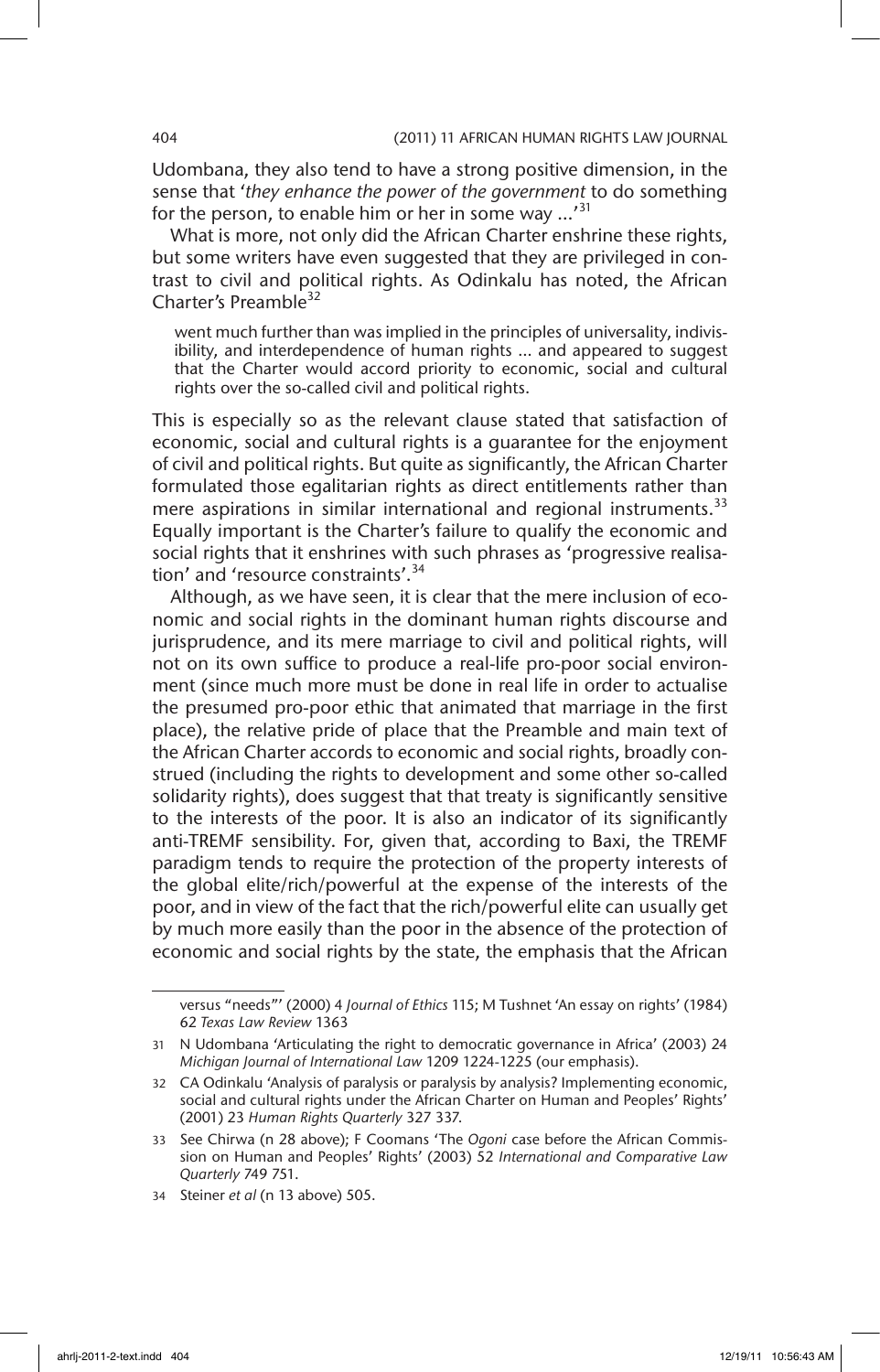Charter has placed on economic and social rights is strongly suggestive that it is imbued with a counter-TREMF ethic, or that it, at the very least, does not affirm that paradigm. As insufficient on its own as this textual orientation of the African Charter is to uplift the social conditions of the African poor, it is a good and auspicious beginning point. It can greatly resource the activists, judges, legislators, administrators and other actors who are minded to struggle in favour of the upliftment of the African poor.

It is also worth noting here that the fact that economic and social rights provisions, as Udombana has shown, tend to 'enhance the power of the government to do something' does strongly suggest that their inclusion in significant numbers in a human rights treaty pushes back against the TREMF paradigm which would, as Baxi has argued, tend to deny a significant redistributive role to the state, and call upon it to pursue deregulation, denationalisation, and disinvestment, thereby disadvantaging the poor.

Among the social and economic rights specifically guaranteed under the African Charter is the individual right to work under equitable and satisfactory conditions and the right of employees to receive equal pay for equal work, both under article 15. The right of individuals to enjoy the best attainable state of physical and mental health is enshrined in article 16 of the Charter. It enjoins all state parties to the Charter to take necessary measures to protect the health of their people and to ensure that they receive medical attention when they are sick. In addition to the above-stated rights, the African Charter also provides for the right to education.<sup>35</sup> The Charter provides equally for the elimination of discrimination against women (who account for a disproportionate percentage of Africa's poor) and the protection of the rights of women and children as stipulated in international declarations and conventions.<sup>36</sup>

More problematically, the African Charter also guarantees the right to property, though it is explicitly stated that this right could be encroached upon in the interests of a public need or in the general interests of the community in accordance with the provisions of appropriate laws. $37$ However, although the guarantee of the right to property in a human rights treaty is not necessarily pro or anti the TREMF paradigm that tends to harm the poor, and regardless of the fact that such an act of inclusion can in fact help protect the property of poor peoples, in the specific historical context of many African societies, this right has too often proven to be extremely harmful to the interests of the poor in those countries, and has far too frequently functioned as an obstacle in

<sup>35</sup> Art 17.

<sup>36</sup> See generally S Chant *Gender, generation and poverty: Exploring the 'feminisation of poverty' in Africa, Asia and Latin America* (2007); M Buvinic 'Women in poverty: A new global underclass' (1997) 108 *Foreign Policy* 38.

<sup>37</sup> Art 14.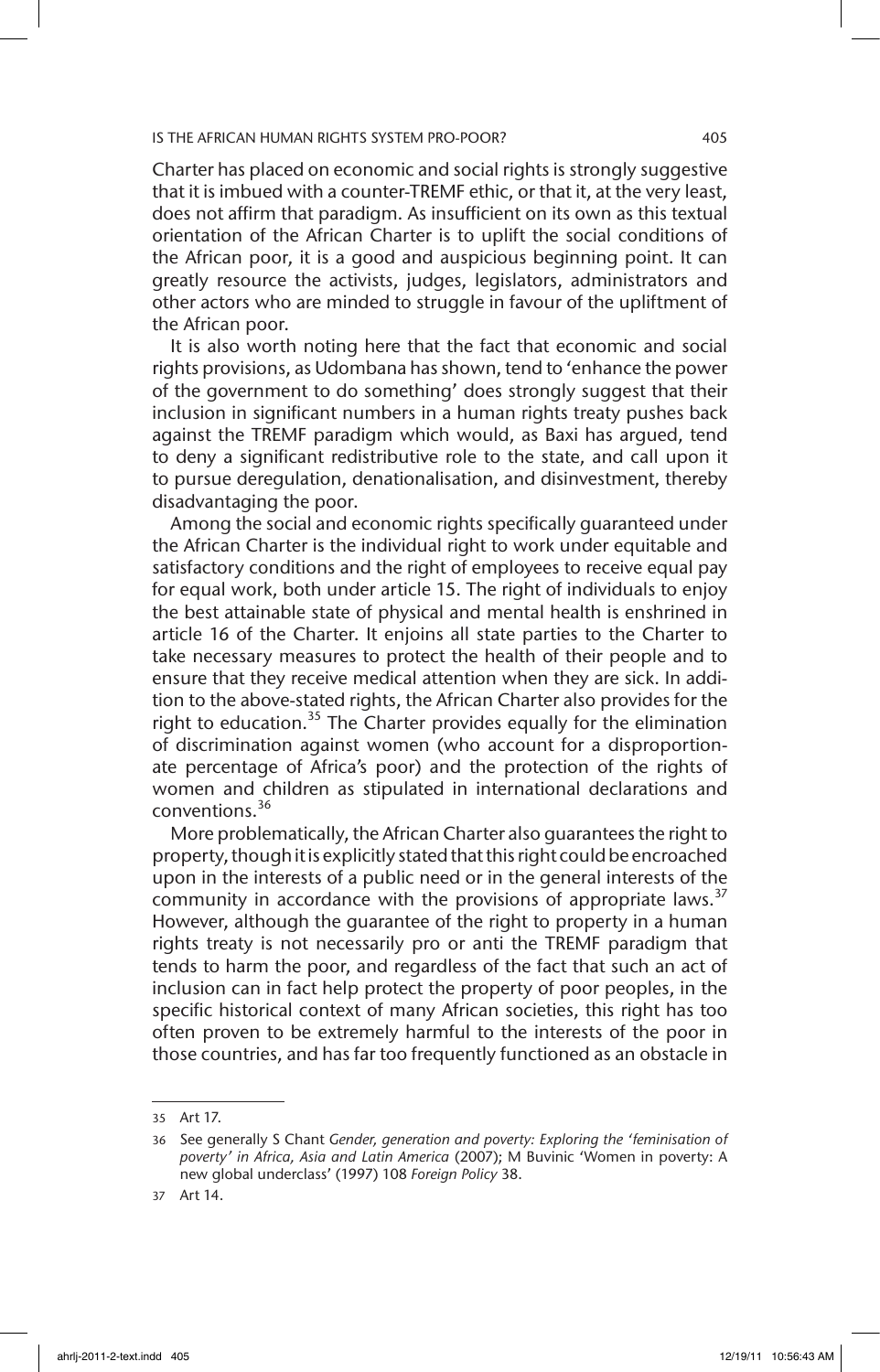the way of socially-progressive land and other property tenure reform. Thus, such guarantees of the right to property as are contained in the African Charter can too often operate in a way that 'favours global [and/or local] capital's property interests mostly at the direct expense of the most vulnerable human beings (that is, the poor)'.<sup>38</sup>

Subject to the notable exception of certain interpretations and applications of the right to property, all of the rights discussed above could, in most contexts, more or less be legitimately placed under the umbrella of the category of rights described by Udombana as egalitarian/equalitarian. However, there are other rights in the genre he describes in solidaritarian terms that could equally address the conditions of the poor in Africa. For example, article 21(5) of the African Charter commits state parties to an undertaking to 'eliminate all forms of foreign economic exploitation, particularly that practised by international monopolies so as to enable their peoples to fully benefit from the advantages derived from their national resources'. Ease of implementation aside, the provision signals the African Charter's sensitivity to the activities not just of monopolies, but also of other agencies of foreign capital whose policies have, as has been argued elsewhere, contributed substantially to the impoverishing of all too many Africans.<sup>39</sup> This right is one of the most clearly anti-TREMF provisions in the African Charter. It directly and explicitly seeks to counter the ethic/jurisprudence that tends to favour global capital's property interests mostly at the direct expense of the poor, and can even be credibly read as somewhat opposed (at least to a high degree) to the now fashionable deregulation, denationalisation and disinvestment models of socio-economic governance and development.

In similar fashion, article 22 of the African Charter guarantees to all peoples the right to economic, social and cultural development with due regard to their freedom and identity and in the equal enjoyment of the common heritage of mankind. It provides further that states shall have the duty, individually and collectively, to ensure the exercise of the right to development. While this provision does not clearly stipulate in any detail the particular ideology of development that animates it,<sup>40</sup> the mere fact that it imposes the development duty primarily on the African states that are party to the African Charter, $41$  and the tenor of evidence from other normative statements of this right, $42$  suggests

<sup>38</sup> Baxi (n 1 above) 136.

<sup>39</sup> OC Okafor 'Re-conceiving Third World legitimate governance struggles in our time: Emergent imperatives for rights activism' (2000) 2 *Buffalo Human Rights Law Review*  1.

<sup>40</sup> See OC Okafor '"Righting" the right to development: A socio-legal analysis of article 22 of the African Charter on Human and Peoples' Rights' in S Marks (ed) *Implementing the right to development: The role of international law* (2008) 52.

<sup>41</sup> As above.

<sup>42</sup> As above.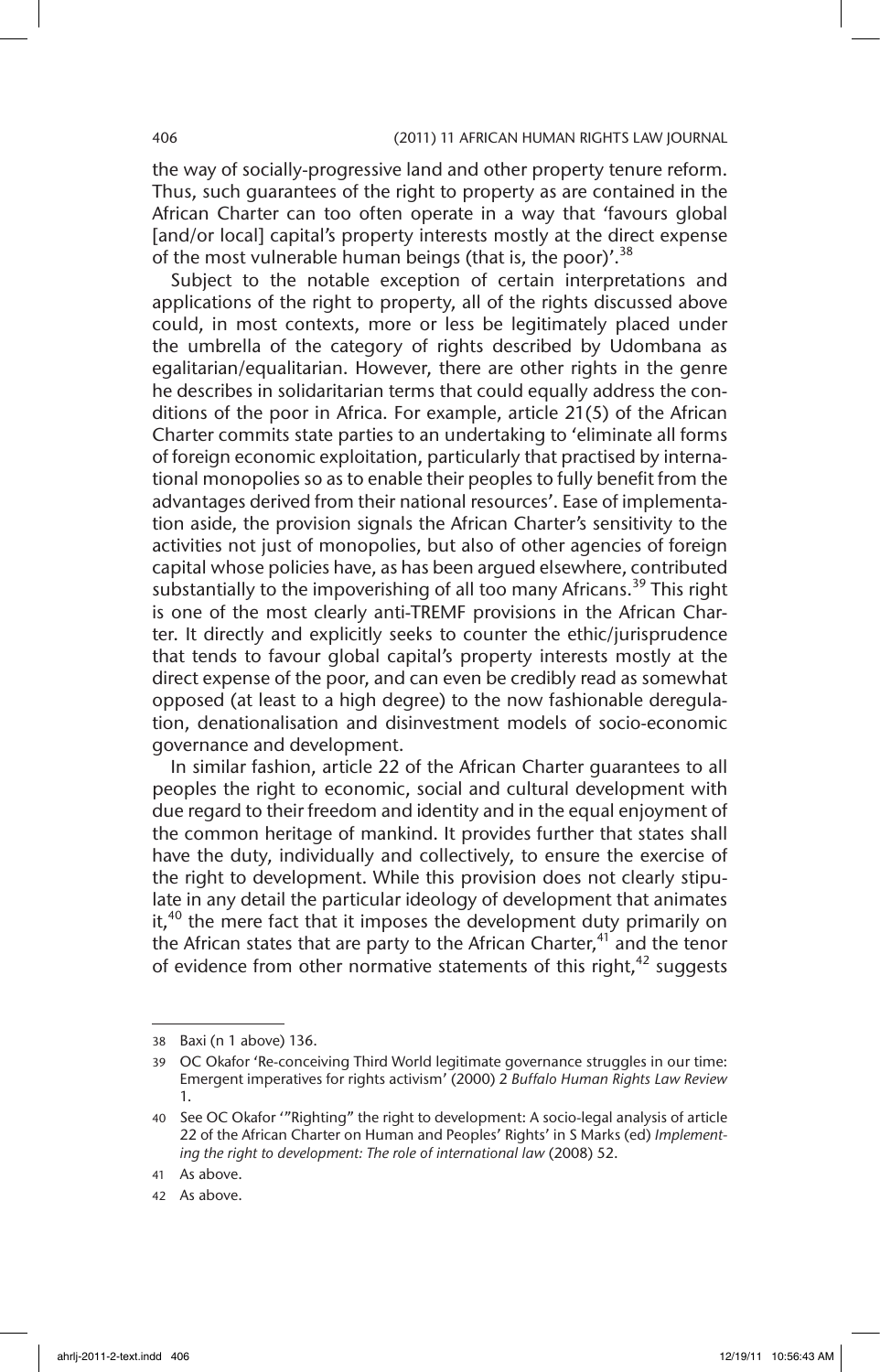that there is an extent to which this provision runs counter to the TREMF paradigm that tends to deny a redistributive role to the state and calls upon that institution to largely denationalise, disinvest and deregulate its economy. The provision is, at least, in this sense a pro-poor one. In any case, the attainment of people-led development (understood more progressively), the kind of development that seems to be suggested by the assigning of the right to development to 'all peoples' rather than 'all states', will tend to contribute to the significant amelioration of poverty among the relevant people.

Finally, regarding the norms of the African Charter itself, article 24 provides that all peoples shall have the right to a general satisfactory environment favourable to their development. Here again, this provision would appear to provide strong support to the effort to improve the living conditions of the poor, who to often bear the brunt of the devastation of the environment. For example, the anti-toxic waste dumping ethic and prohibition (which is clearly subsumed by the protection guaranteed under article 24 above) will disproportionately protect the world's poor, many of whom live on the African continent.<sup>43</sup> Yet, the kind of protection of global capital's profits that have been too often demanded by world leaders and larger corporations alike would tend to require looser environmental standards and regulations; a TREMFlike orientation. It is in this kind of sense that article 24 is anti-TREMF and pro-poor. But it should also be noted that a contrary argument can also be credibly made that the unrestricted implementation of this right in many developing societies can in fact depress economic activity and competitiveness, and therefore produce or accentuate poverty.

The African Commission has gone further to pass resolutions dealing with similar issues as are dealt with by its economic and social rights provisions. For example, in 2001 it passed a Resolution on HIV/AIDS Pandemic – Threat against Human Rights and Humanity<sup>44</sup> in which the Commission reminded itself of the provision of the African Charter to promote human and peoples' rights and ensure their protection in Africa, but especially as it relates to the right of every individual to enjoy the best attainable state of physical and mental health. The Commission declared the HIV/AIDS pandemic a human rights issue and called upon African governments and state parties to the Charter<sup>45</sup>

to allocate national resources that reflect a determination to fight the spread of HIV/AIDS, ensure human rights protection of those living with HIV/AIDS against discrimination, provide support to families for the care of those dying of AIDS, devise public health care programmes of education and carry

<sup>43</sup> CU Gwam 'Toxic waste dumping and the enjoyment of economic, social and cultural rights in Africa' (2008) 15 *African Yearbook of International Law* 237.

<sup>44</sup> ACHPR/Res.53 (XXIX) 01 http://www.achpr.org/english/\_doc\_target/documentation.html?/ resolutions/resolution58\_en.html (accessed 8 June 2011).

<sup>45</sup> Gwam (n 43 above). See also T Kohi *et al* 'HIV and AIDS stigma violates human rights in five African countries' (2006) 13 *Nursing Ethics* 404.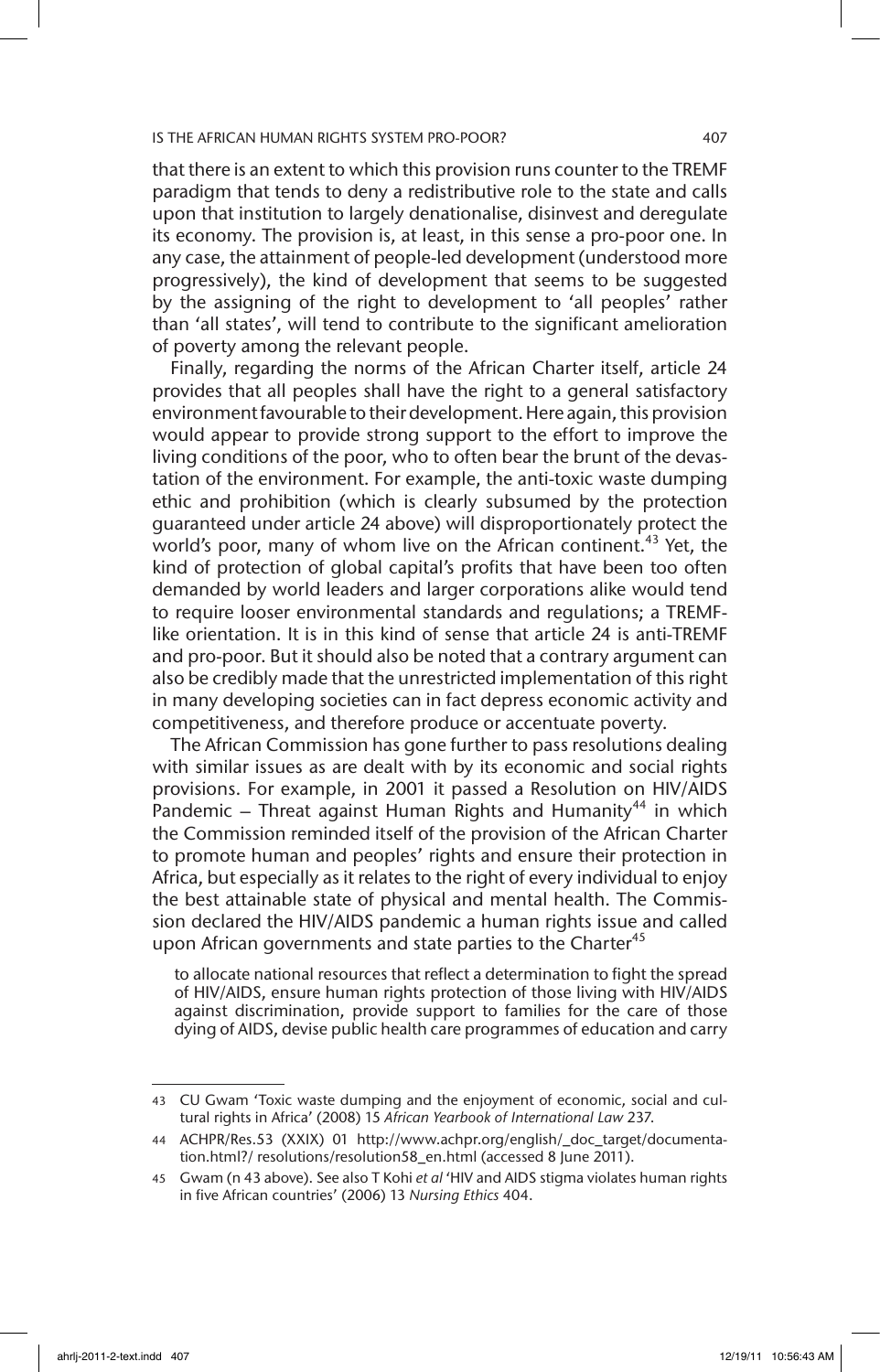out public awareness especially in view of free and voluntary HIV testing, as well as appropriate medical interventions.

Here, the African Commission's insistence that states 'provide' support, programmes and free services clearly runs counter to the TREMF paradigm that tends to call on states to disinvest from the provision of public services and deregulate (and privatise) the economy as much as possible. Clearly, the Commission does see the African state playing a redistributive role to a significant degree. In this sense, then, and according to the conceptual framework outlined in the last section of the article, it is fair to conclude that both the Resolution and the Commission's jurisprudence here were pro-poor.

The African Commission has also passed a Resolution on the Situation of Women and Children in Africa at its session held from 21 May 21 to 4 June 2004.<sup>46</sup> In it the Commission described women and children in Africa as victims of multiple human rights violations and stated that children in particular are endangered by deportation, slavery, child trafficking and their proliferation as street children. It considered the persistence of traditional practices that are harmful to women and children and raised concern about 'widespread poverty among women and the stigmatisation of women and children with HIV/AIDS'. The African Commission therefore called on member states to protect women and children by, among other strategies, implementing programmes to fight against HIV/AIDS and helping women benefit from social security. This Resolution is pro-poor in our view, in part because it does show a high degree of sensitivity to the feminisation of poverty in Africa as in the rest of the world. It should also be noted that, by contributing to the normative de-legitimisation of 'modern day slavery' and child trafficking, the Resolution functions against the TREMF paradigm's promotion and protection of the property interests of local and global capital because these are the very categories of agents that tend to profit the most from such crimes. Furthermore, by urging states to 'implement programmes' to help the vulnerable, it affirms (not denies) the redistributive role of the state, thereby evincing a propoor orientation.

Further, the African Commission at its session held from 23 November to 7 December 2004 passed another Resolution on Economic, Social and Cultural Rights in Africa<sup>47</sup> in which it recognised 'the urgent need for human rights, judicial and administrative institutions in Africa to promote human dignity based on equality and to tackle the core human rights issues facing Africans, including food security, sustainable livelihoods, human survival and the prevention of violence'. Here again, the affirmation of a significant (though not exclusive) redistributive role for

<sup>46</sup> ACHPR/Res.66 (XXXV) 04 http://www.achpr.org/english/\_doc\_target/documentation.html?/ resolutions/resolution71\_en.html (accessed 8 June 2011).

<sup>47</sup> ACHPR /Res.73(XXXVI)04 http://www.achpr.org/english/\_doc\_target/documentation.html?/ resolutions/resolution78\_en.html (accessed 8 June 2011).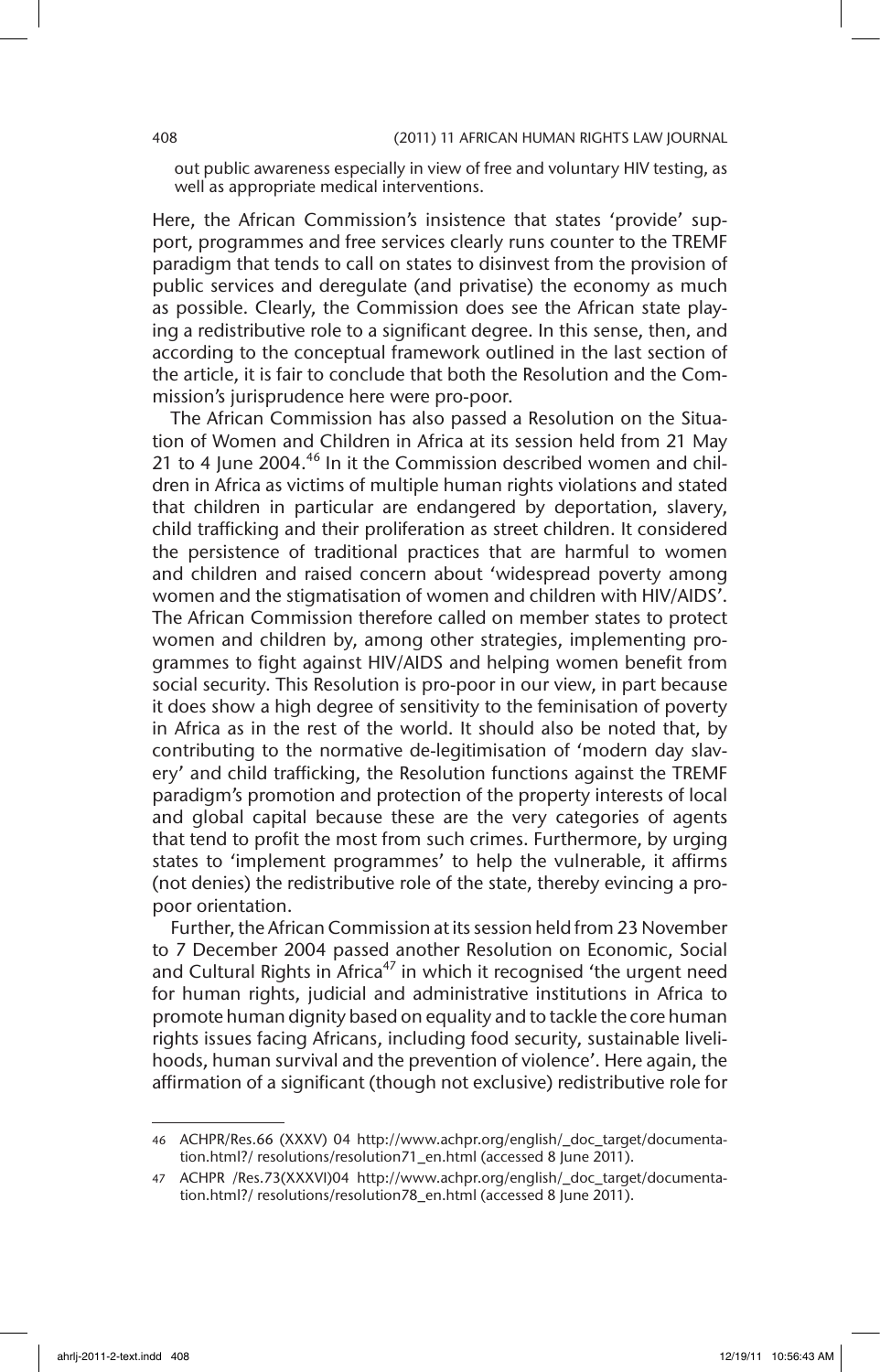the state in Africa (as is evidenced by its call on the state to ensure food security, and so on) undermines the TREMF paradigm to an extent and supports the causes of the poor.

However, an important qualification to the broadly pro-poor character of the African Charter is that its text does not contain a number of internationally-recognised economic and social rights. These omissions are unfortunate indications of the limits of the pro-poor ethic that animated the founders of the African system. It is for this reason that a couple of these rights had to be read into the African Charter by the African Commission in the now celebrated *Ogoni* case (discussed in the next section of this article).

Besides the African Charter, a number of derivative human rights instruments that clarify and emphasise specific themes within the general framework of the Charter's normative provisions exist. These instruments also address the situation of poor Africans. These include the Protocol to the African Charter on Human and Peoples' Rights on the Rights of Women in Africa (African Women's Protocol),<sup>48</sup> the African Charter on the Rights and Welfare of the Child (African Children's Charter)<sup>49</sup> and the OAU (now AU) Convention Governing Specific Aspects of Refugee Problems in Africa.<sup>50</sup> Thus it appears that, for the most part, the texts of the economic and social rights norms of the African system are pro-poor in orientation. However, the notable exception of the right to property, which in the context of the African continent is less solidly either anti-TREMF or pro-poor, was discussed. In our view, the specific context in which this right is sought to be implemented will greatly shape its orientation as either pro- or anti-poor. In any case, it is only when they are read in context that the pro- or anti-poor orienta-

<sup>48</sup> This Protocol includes such rights as those relating to economic and social welfare (art 13); health and reproductive rights (art 14): the right to food security (art 15); the right to adequate housing (art 16); the right to a healthy and sustainable environment (art 18); the right to sustainable development (art 19); rights of widows (art 20); the right of inheritance (art 21); special protection of elderly women (art 22); and special protection of women with disabilities (art 23).

<sup>49</sup> The African Children's Charter reinforced some general provisions of the main Charter by directing them specifically to the concerns of the African child. It protects the right to education (art 11); the rights of handicapped children (art 13); the right of the child to health and health services (art 14); and the prohibition of child labour (art 15). For an analysis of the African Children's Charter, see D Chirwa 'The merits and demerits of the African Charter on the Rights and Welfare of the Child' (2002) 10 *International Journal of Children's Rights* 157.

<sup>50</sup> The Convention defines a refugee as 'every person who, owing to well-founded fear of being persecuted for reasons of race, religion, nationality, membership of a particular social group or political opinion, is outside the country of his nationality and is unable or, owing to such fear, is unwilling to avail himself of the protection of that country, or who, not having a nationality and being outside the country of his former habitual residence as a result of such events, is unable or, owing to such fear, is unwilling to return to it'. Refugees often become poor in their new surroundings. Space does not allow us to delve into a detailed consideration of the ways in which these instruments address the claims of the poor in Africa. Suffice it to note, though, that their general ethic appears to be pro-poor.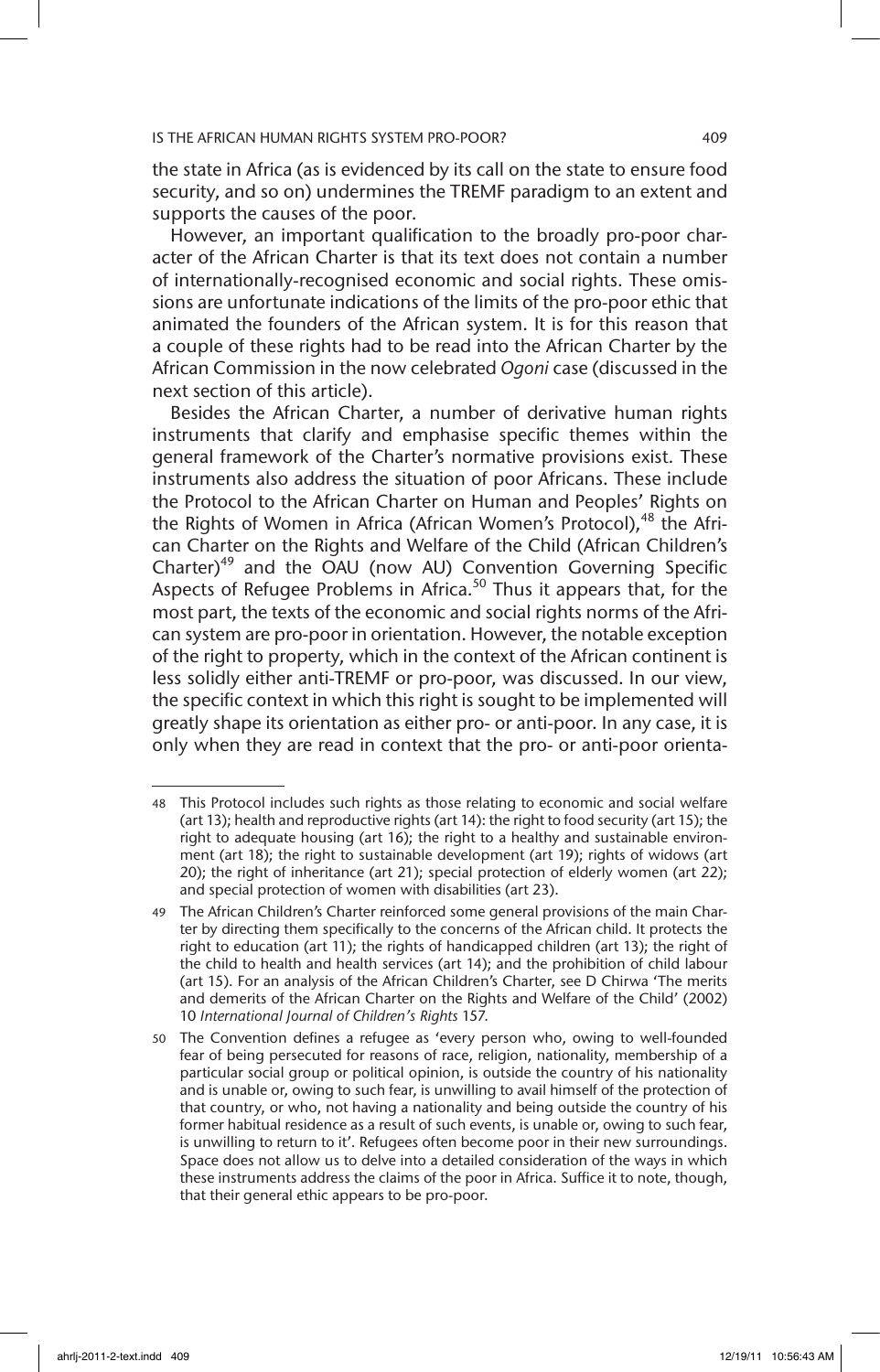tion of any norm whatsoever can be more accurately appreciated. This is why, as ultimately insufficient in the end as it is, the analysis of the jurisprudence of the African Commission in interpreting the African Charter in various contexts that is offered below is important.

# 4 African Commission and the adjudication of subaltern claims

The African Commission was until recently the main international institution charged with translating the African Charter's formal guarantees into individual and collective entitlements. Until the recent establishment of the African Human Rights Court, the African Commission shouldered that duty near-exclusively. In this part of the article we evaluate the jurisprudence of the Commission for its receptiveness to the claims of Africa's poor.

The African Commission's mandate to protect human rights is covered by articles 46-59 of the African Charter. Under this mandate, the Commission could accept both inter-state communications<sup>51</sup> as well as communications from individuals.<sup>52</sup> In its early years, the Commission dealt almost exclusively with civil and political rights. Even today, an audit of all of the communications that the Commission has dealt with from its inception to date would inevitably show that the vast majority of its decisions have been on communications alleging violations of civil and political rights.<sup>53</sup> This skewed record notwithstanding, the Commission has also pronounced substantively on economic and social rights. And, not surprisingly, its economic and social rights decisions contain reasoning that, if implemented, could provide healthy relief from poverty and deprivation for the applicants. This point is easily illustrated.

In *Free Legal Assistance Group and Others v Zaire*, 54 several communications against Zaire were consolidated into a single complaint. One of those communications was submitted by the Union Interafricaine des Droits de l'Homme which included allegations that the public finances of Zaire were mismanaged and that the government had failed to provide basic services. The complaint also alleged a shortage of medicines and the forced closure of universities and secondary schools for a period of two years. In its decision, the African Commission dwelt on articles 16 (the right to the best attainable state of physical and mental health) and 17 (the right to education) of the African Charter, among several others. It found Zaire to be in violation of these articles.

<sup>51</sup> Arts 47-54.

<sup>52</sup> Arts 55-59.

<sup>53</sup> Nwobike (n 28 above) 130.

<sup>54</sup> (2000) AHRLR 74 (ACHPR 1995).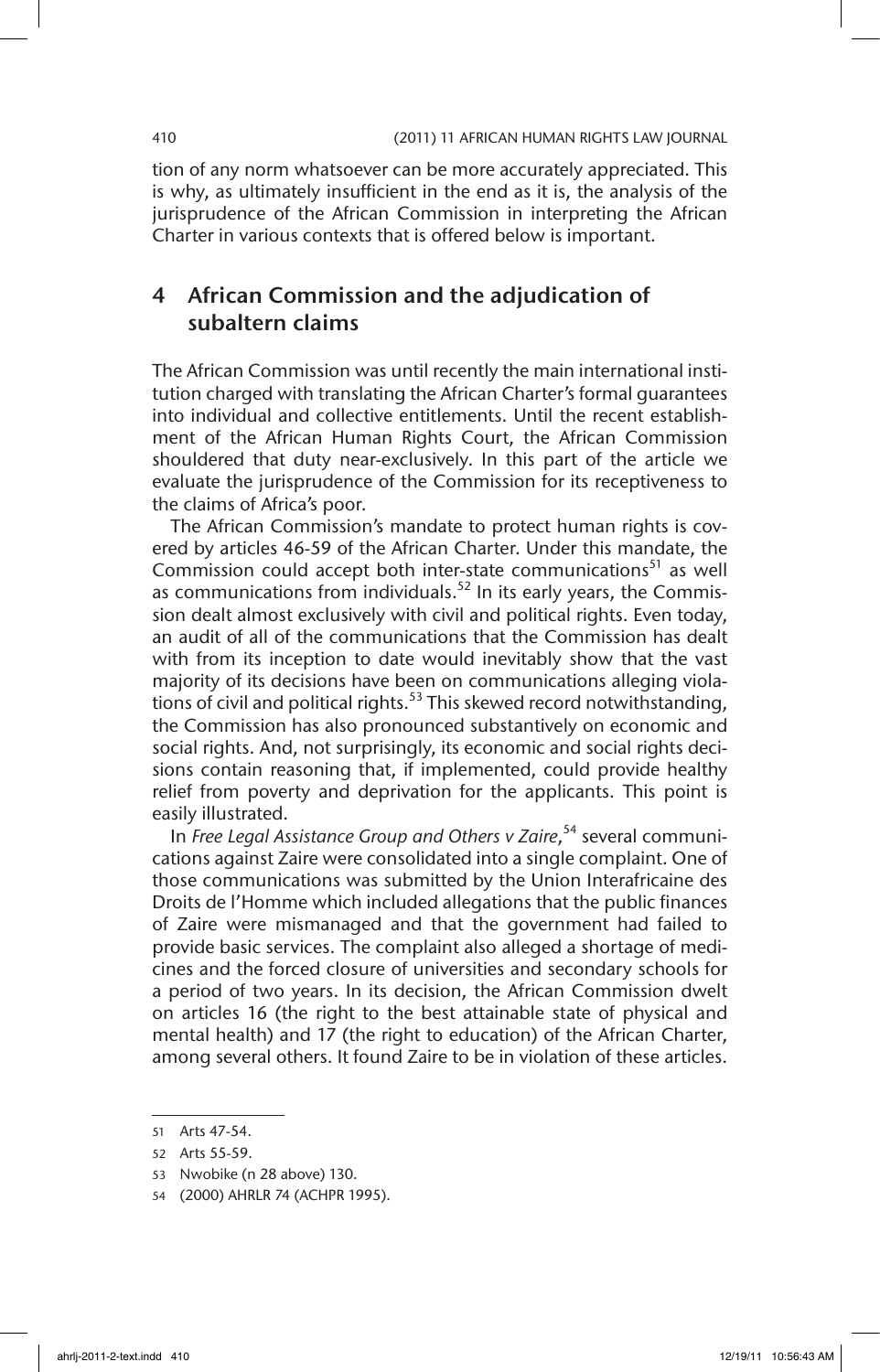According to the Commission, state parties to the African Charter should take necessary measures to protect the health of their people. It also held that the failure of the government to provide basic services, such as drinking water and electricity, and the shortage of medicines constituted a violation of article 16. Regarding article 17 on the right to education, the Commission held that it had been violated by the closure of universities and secondary schools.

Here, it is significant that the issue for determination partly concerned the failure of the state to ensure the provision of certain critically-important public goods (that is, healthcare, education, water, electricity, and such). It is also as important to our analysis here that the African Commission affirmed the duty of the state to take steps to ensure the provision of these public goods, and that it did so in terms that suggested that it did not – for the most part – subscribe to the TREMF paradigm that, *inter alia*, denies a significant redistributive role to the state, and calls upon it to denationalise, disinvest and deregulate national economies. As has been explained in section II of this article, this is a largely pro-poor posture.

Two years later, in the case of *Union Interafricaine des Droits de l'Homme and Others v Angola*, 55 the communication alleged the mass expulsion of West African nationals by the Angolan government. Those affected were said to have lost their belongings in the process. Though the complaint asserted that the Angolan government violated articles 12(4) and (5), prohibiting the expulsion or mass expulsion of nonnationals from any territory into which they had been legally admitted, in considering it, the African Commission coupled several social and economic rights. In finding a violation of articles 14 and 18 of the African Charter, the Commission held:

This type of deportations calls into question a whole series of rights recognised and guaranteed in the Charter; such as the right to property (article 14), the right to work (article 15), the right to education (article 17(1)) and results in the violation by the state of its obligations under article 18(1) which stipulates that 'the family shall be the natural unit and basis of society. It shall be protected by the state which shall take care of its physical and moral health.' By deporting the victims, thus separating some of them from their families, the defendant state has violated and violates the letter of this text.

In 2008, the African Commission was again called upon to decide a mass expulsion case involving Angola, but in which the victims this time were 14 Gambian nationals resident and working in that country. In *Institute for Human Rights and Development in Africa v Angola*, 56 the complainants alleged that, even though they had proper documentation permitting them to live and work in Angola, they were all rounded up, detained and later deported without legal protection. The conditions of their detention prior to being expelled were unduly harsh, they

<sup>55</sup> (2000) AHRLR 18 (ACHPR 1997).

<sup>56</sup> (2008) AHRLR 43 (ACHPR 2008).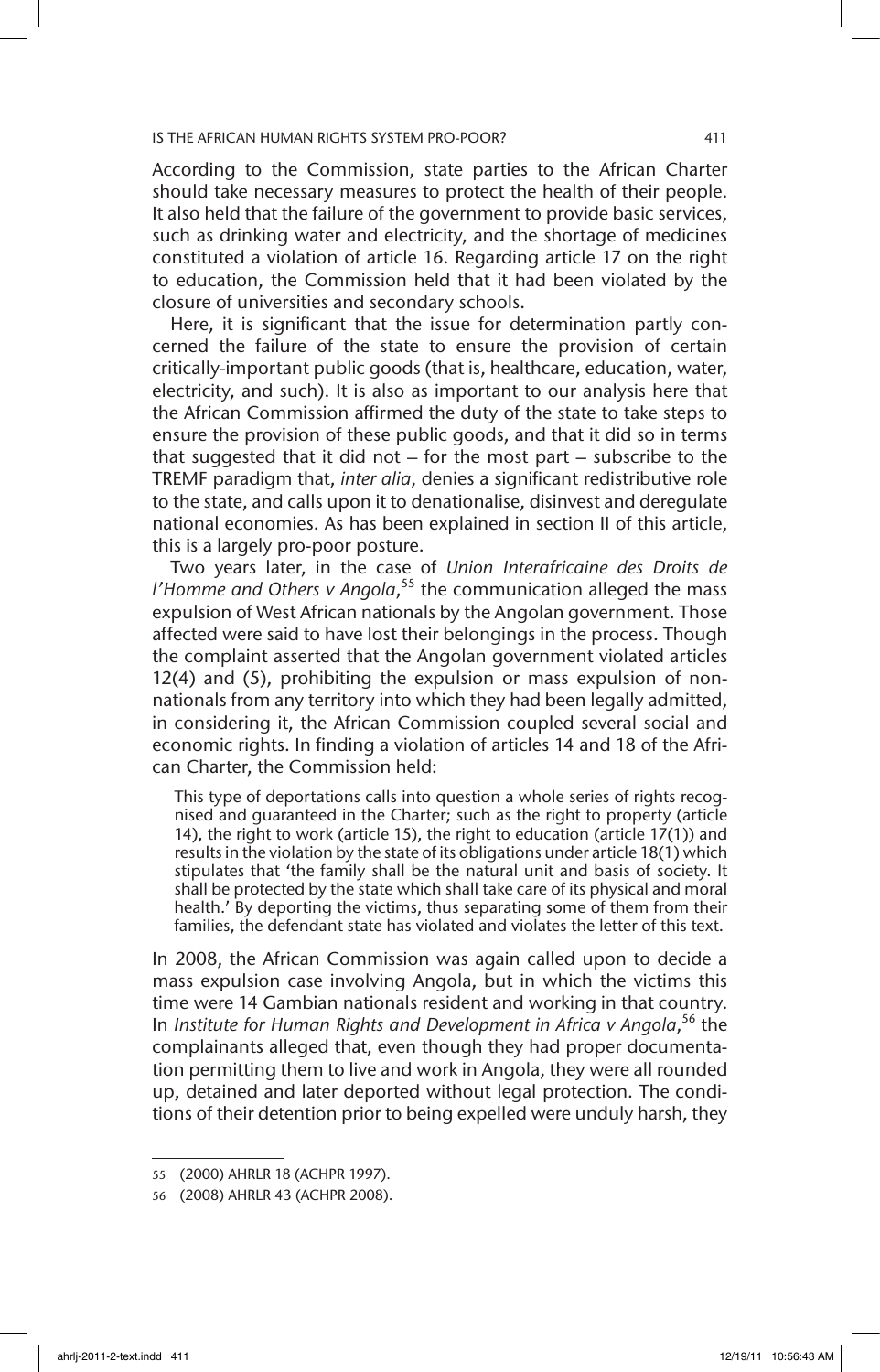said. There was no medical attention, they had little or no food and lacked proper sanitation. According to them, 500 people were provided with just two buckets of water to use in the bathroom, which was in no way separated from the sleeping or eating areas. They also alleged that victims' personal property had been seized. These included television sets, shoes, wrist watches, clothing, generators, furniture and cash. They told the Commission that this was a violation of, among others, their rights to property and to work enshrined in the African Charter.

The African Commission found no justification for the action of the Angolan authorities. Though recognising that the right to property under the Charter was not absolute, it held that the respondent state provided no evidence to prove that its actions were necessitated by either a public need or community interest. 'Without such a justification and the provision of adequate compensation determined by an impartial tribunal of competent jurisdiction,' the Commission held that Angola's actions violated the complainants' right to property guaranteed by article 14 of the Charter. On their right to work under article 15 of the Charter, the Commission was of the opinion that the abrupt expulsion without any possibility of due process or recourse to national courts to challenge the respondent state's actions severely compromised the victims' right to continue working in Angola under equitable and satisfactory conditions.

A similar case to the above was that of *African Institute for Human Rights and Development (on behalf of Sierra Leonean Refugees in Guinea) v Guinea*. 57 The facts were that, following a speech delivered by the Guinean President, soldiers and civilians alike descended on Sierra Leonean refugees resident in that country, committing widespread looting and extortion. They evicted the refugees from their homes and refugee camps and confiscated their food and other personal property. In this complaint the Sierra Leoneans alleged the violation of among others their rights to be free from mass expulsions and not to be arbitrarily or unjustly deprived of their property. Recognising that mass expulsion presented a special threat to human rights, the African Commission found Guinea to have violated the enumerated rights.

With regard to the last three cases, although the African Commission's decisions can definitely be seen as pro-poor, especially given the way in which the Commission took sides with the poor and vulnerable parties in those cases against the much stronger governments involved, it should still be noted that their common major subject matter (the expulsions of immigrants) does not necessarily implicate the Baxian TREMF thesis. As such, there is little to say about these cases from the TREMF optic; except to note the fact that in some of these cases, the African Commission did affirm the responsibility of the state of Angola to provide medical attention and food to migrants while they were in

<sup>57</sup> (2004) AHRLR 57 (ACHPR 2004).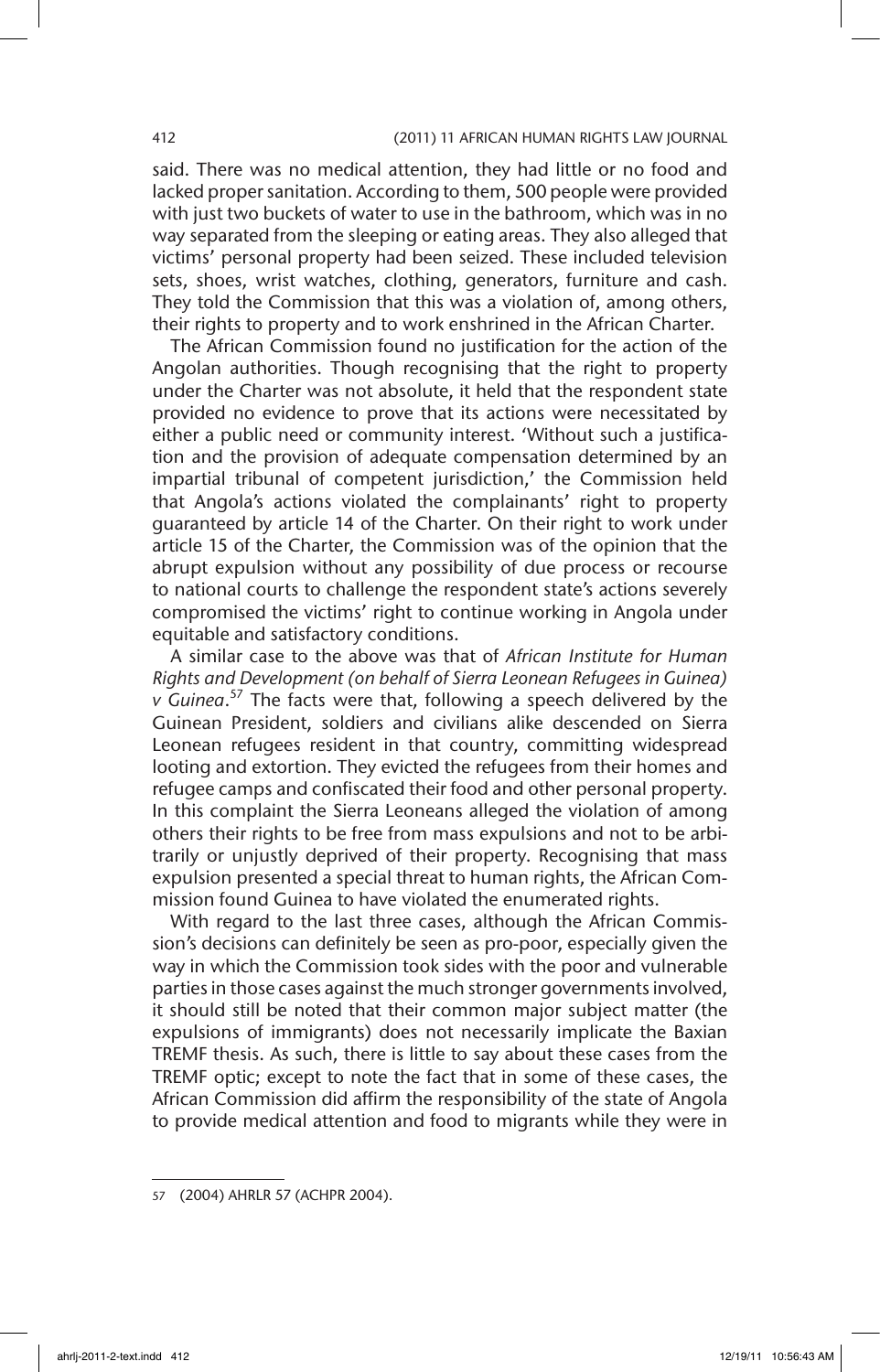detention preparatory to their expulsion. This can be read as a more marginal affirmation of the role of the state in providing public goods (in this case to a marginalised and vulnerable but small group in its custody), in which case the case would constitute a more marginal rejection of the TREMF paradigm's denial of a redistributive role for the state.

The case of *Malawi African Association and Others v Mauritania*<sup>58</sup> presented the African Commission with the opportunity to consider the rights of detainees to medical care as well as several other economic, social and cultural rights. The communication concerned the situation in Mauritania between 1986 and 1992. It alleged the existence of a practice in some parts of that country analogous to slavery. Some persons affected by this practice released documents calling for a dialogue with the government about how it could be ended. But rather than hearing out their plea, several of them were tried and imprisoned for holding unauthorised meetings, distributing materials injurious to the national interest and engaging in racial and ethnic propaganda. Among the rights relevant to this article that engaged the attention of the Commission were the right to property, the right to work, the right to cultural life and the right to health. On the right of detainees to health, the Commission held that a state's responsibility was far more evident because 'detention centres are its exclusive preserve, hence the physical integrity and welfare of detainees is the responsibility of the competent public authorities'.<sup>59</sup> The Commission found that some of the detainees died because of the lack of medical attention. They also lacked food, blankets and adequate hygiene. The Commission also held that a violation occurred when the government of Mauritania allowed the confiscation and looting of the property of black Mauritanians and the expropriation or destruction of their land and houses. In its judgment, it recommended that the Mauritanian government take appropriate measures to ensure payment of compensation to the widows and victims of the violations in question.

In terms of the relationship of this decision to the interests of the poor and/or the Baxian TREMF thesis, the decision is clearly a pro-poor one. It seeks to protect the rights of the sometimes enslaved, highly-marginalised and relatively impoverished black population in Mauritania. It is noteworthy here that, *inter alia*, rather than call on the government to disinvest from and deregulate the relevant areas of socio-economic life, the decision actually calls for more investment and regulation by the government in the prison sector so as to ensure the provision of the services and public goods that were denied to the detainees that filed this petition against the government at the African Commission. This move is clearly counter and not pro the TREMF paradigm.

<sup>58</sup> (2000) AHRLR 149 (ACHPR 2000).

<sup>59</sup> Para 122.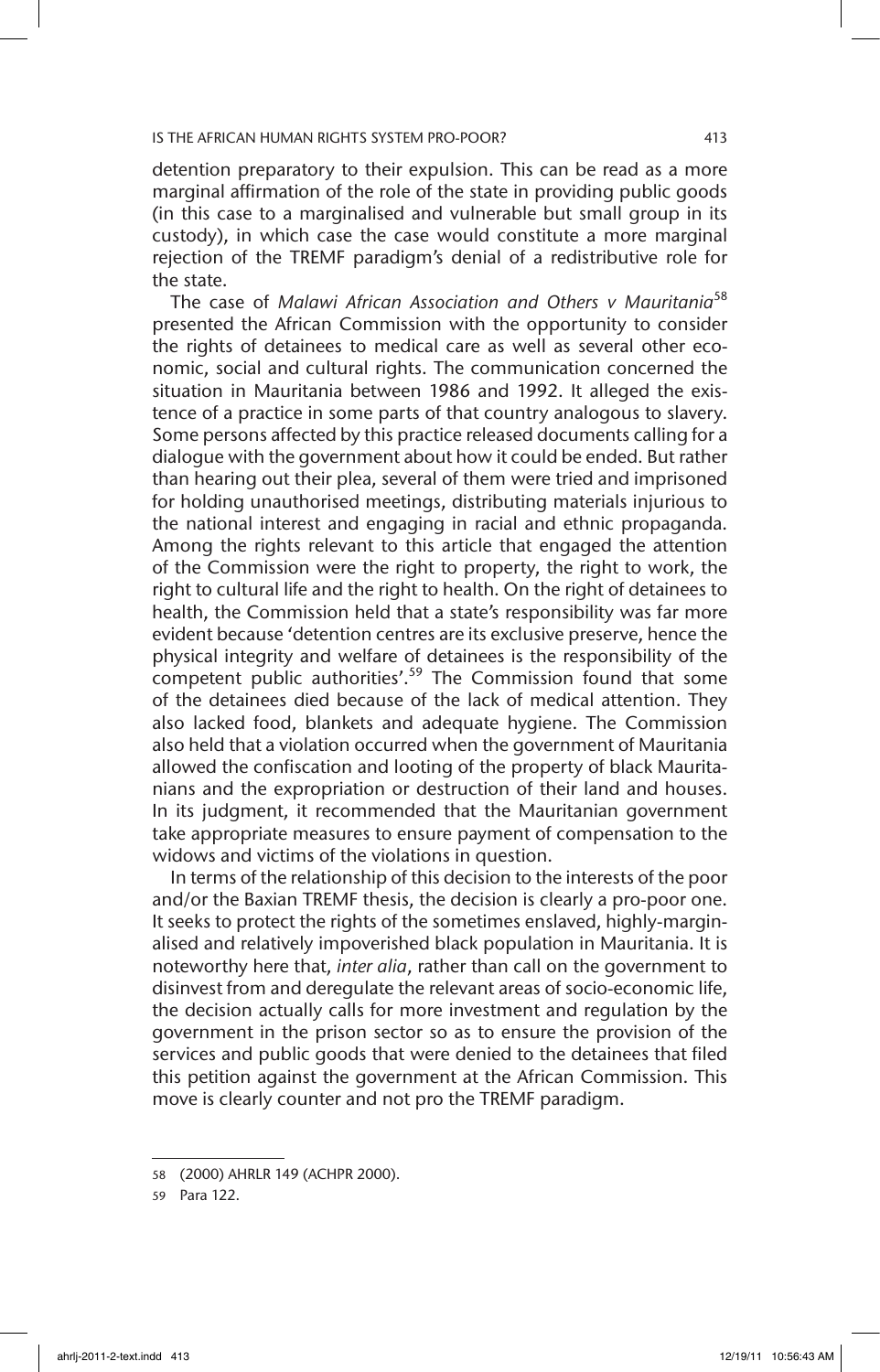#### 414 (2011) 11 AFRICAN HUMAN RIGHTS LAW JOURNAL

The particular health needs of mental health patients were central to the complaint in *Purohit and Another v The Gambia*. 60 It was presented on behalf of patients detained at Campama, a psychiatric unit of the Royal Victoria Hospital under the Gambian Mental Health Acts. The major issue raised by the complainants was that the law governing mental health in The Gambia was outdated. They also alleged overcrowding in that unit and that there was no requirement of consent to treatment or subsequent review of treatment. In its decision, the African Commission stated that the enjoyment of the human right to health was vital to all aspects of a person's life and well-being, and was crucial to the realisation of all other fundamental human rights. The Commission also expressed its awareness that millions of people in Africa were not enjoying the right to health maximally because African countries were generally faced with the problem of poverty which rendered them incapable of providing the necessary amenities, infrastructure and resources that facilitate the full enjoyment of this right. With this in mind, the Commission decided to read into article 16 of the African Charter the obligation of state parties 'to take concrete and targeted steps, while taking full advantage of its available resources, to ensure that the right to health is fully realised in all its aspects without discrimination of any kind'.<sup>61</sup>

Here, even while noting that most African governments were hampered as to the extent to which they could ensure the enjoyment of economic and social rights by the paucity of resources, the African Commission nevertheless insisted that these states must still take measures to the maximum of their available resources to ensure the enjoyment of these rights by their populations. Given that the failure to ensure that this is the case tends to much more negatively impact the poor than the elite/rich/powerful, and that the TREMF paradigm calls on the state to disinvest from the provision of social services, this decision can be commended as anti-TREMF and pro-poor.

Mauritanian-style slavery echoed in the case of *Rabah v Mauritania*. 62 The complainant and his family had been forcefully expelled from their ancestral home by a man claiming that the complainant's mother was his slave. As 'owner' of the slave, the said man claimed legal rights to the entire estate and property bequeathed to the complainant by his deceased mother. After exhausting all domestic remedies without much to show for it, the complainant brought the case before the African Commission. The Commission noted the persistence of slavery in Mauritania and its consequences. It held that

to accept that someone, and a mother for that matter, can deprive her own children of their inheritance for the benefit of a third party, with no specific

<sup>60</sup> (2003) AHRLR 96 (ACHPR 2003).

<sup>61</sup> Para 84.

<sup>62</sup> (2004) AHRLR 78 (ACHPR 2004).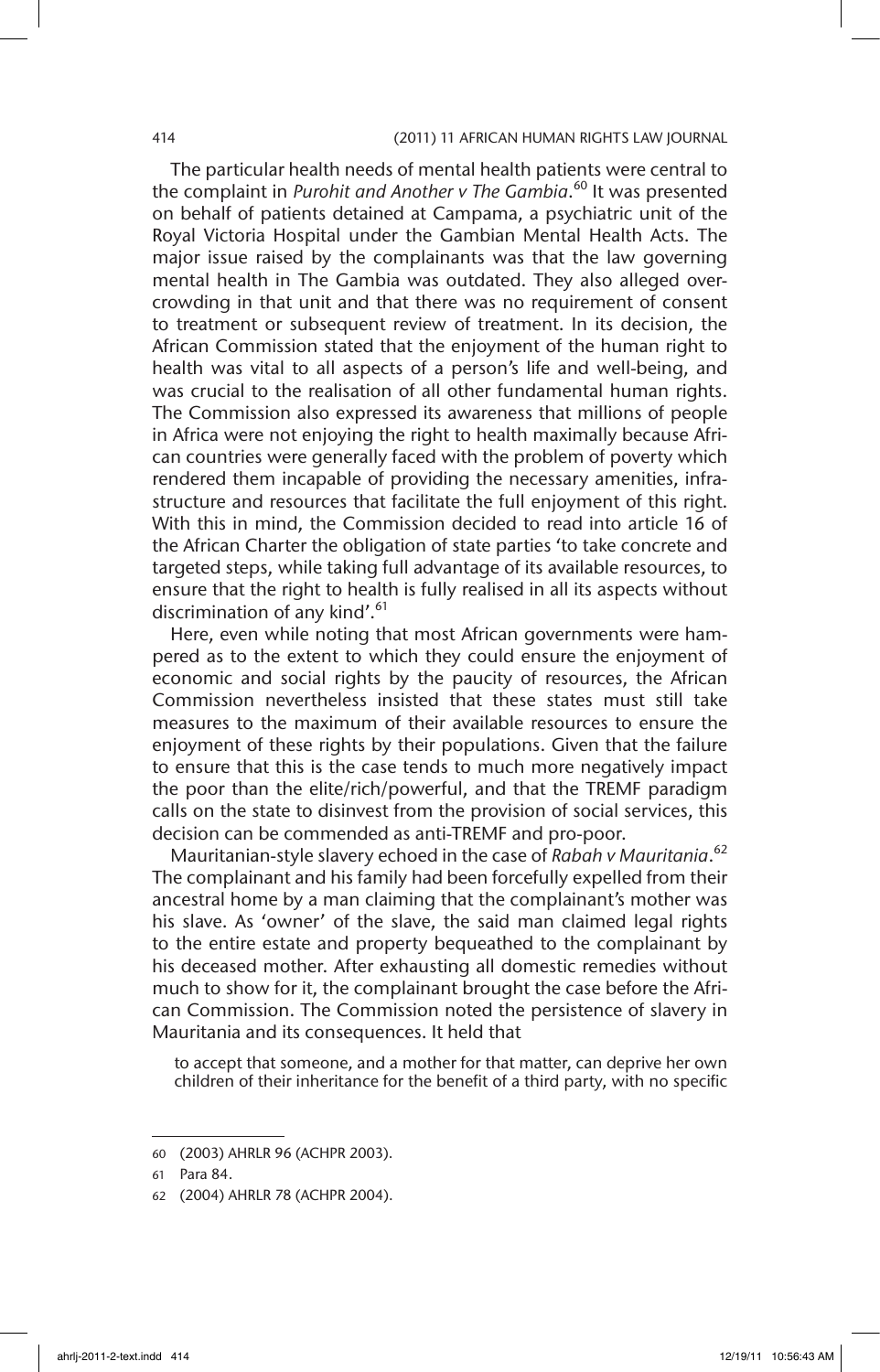reason … is not in conformity with the protection of the right to property (article 14 of the African Charter).

The Commission therefore found a violation of the complainant's rights. This decision is clearly pro-poor, not the least because it seeks to restrict the property 'rights', increase the transaction costs, and reduce the profits, of the local/global capitalists who profit immensely from slave (read 'free') labour in Mauritania, as elsewhere. The decision clearly favours the poor against local/global capital, and is thus much more in line with the UDHR paradigm than the TREMF one.

The right to property was again the bone of contention in *Mouvement Ivoirien des Droits Humains (MIDH) v Côte d'Ivoire*. 63 The complainant in this case argued that paragraphs 1 and 2 of article 26 of Law 98-750 passed in December 1998 and regulating rural land ownership violated article 14 of the African Charter on the right to property. Apparently the law in question tied Ivoirian citizenship and qualification to aspire to certain political offices to rural land tenure in a manner that the complainant said was discriminatory. The Ivoirian government's response to this complaint was that the law affected only a few individuals and companies of which there was an insignificant African composition. The African Commission held that the argument of the Ivoirian government was irrelevant from a legal standpoint. The Commission reasoned that if Law 98-750 was allowed, it would give rise to the expropriation of property from a category of the Ivoirian population on the sole basis of their origin. Here again, because it basically seeks to remedy the attempt by a dominant group within Côte d'Ivoire to expropriate and thus appropriate the lands of a vulnerable and marginalised minority group, this decision can be read as pro-poor. It is in this sense that it is also an anti-TREMF decision.

While the African Commission has up to this moment shown a positive inclination towards such complaints as concerns the rights of the poor, its decision in the next case, however, leaves a sour taste in the mouth. In *Darfur Relief and Documentation Centre v Sudan*, 64 the victims all worked for an Iraqi oil company in the early 1980s as drivers, mechanics, electricians, cooks, servants and manual workers. They were arrested in 1983 at the outbreak of the first Gulf War between Iran and Iraq. They were taken to Iranian territory as civilian detainees. While in detention, the victims lost their sources of income and personal property. They did not have access to medical care and could not carry out religious rituals. However, the Iraqi government agreed to meet part of their unpaid salaries for the time that they were in Iranian custody. This money was transmitted through the Sudanese Ministry of Finance and Economic Planning. However, after disbursing the initial

<sup>63</sup> (2008) AHRLR 62 (ACHPR 2008).

<sup>64</sup> (2009) AHRLR 193 (ACHPR 2009).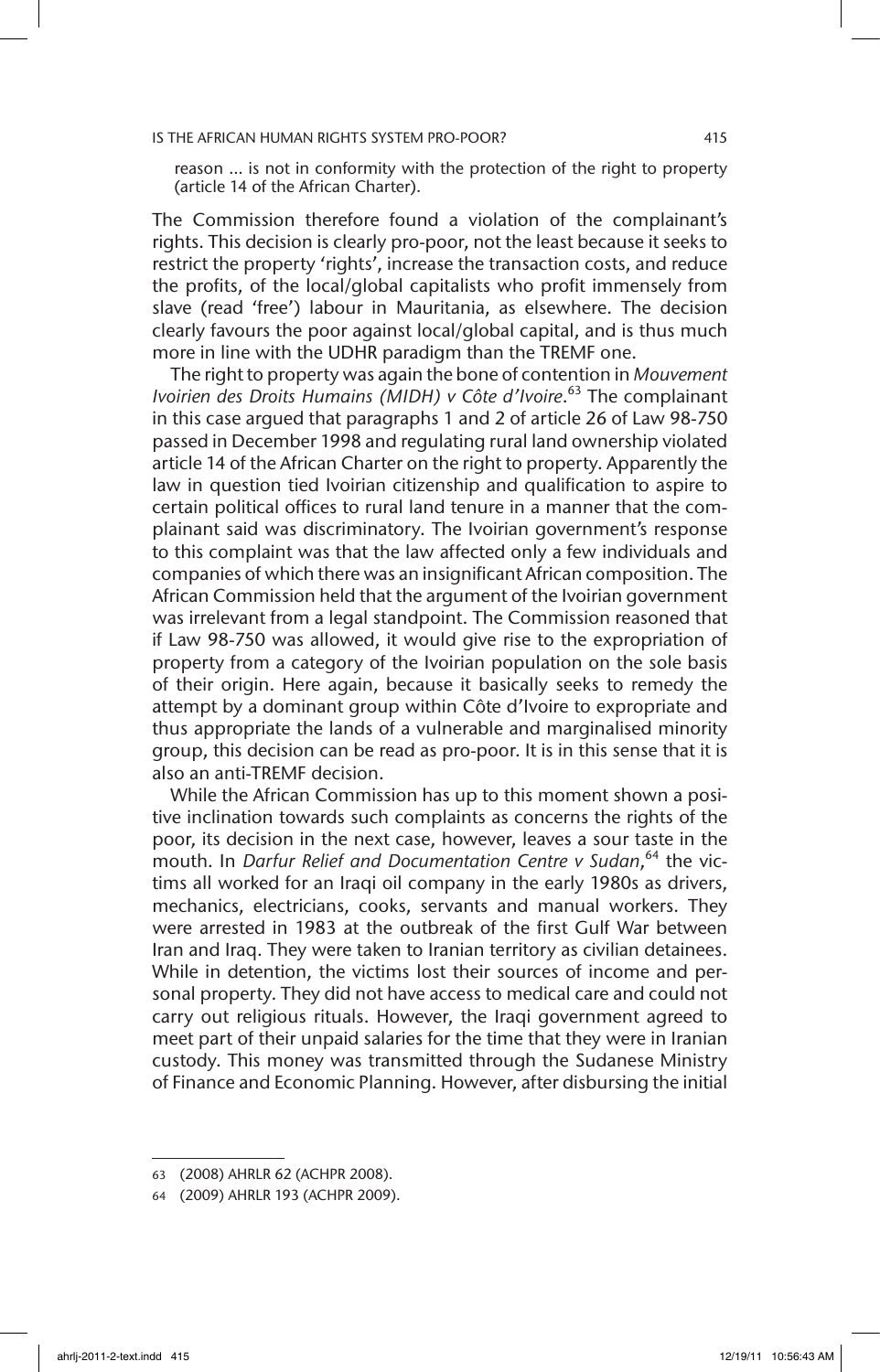instalment, the ministry first delayed paying the balance, then refused to pay altogether.

The complaint alleged the violation of several rights contained in the African Charter, including the right to property under article 14 and the right to health under article 16. The African Commission declared the complaint inadmissible on the grounds that the period of 29 months between the time when the High Court in Sudan dismissed the victims' case and their presentation of the complaint before it (the Commission) was unreasonable. The Commission relied heavily on the jurisprudence of the European Court of Human Rights and the Inter-American Commission on Human Rights to reach this verdict. In these systems, the threshold period of unreasonable delay is set at six months. We believe that in adopting these comparative practices under the circumstances, the African Commission should have been mindful of context and shown sensitivity to peculiar problems that may have impeded a timely presentation of the complaint. The Commission stated that it received no mitigating facts as to why the long delay had occurred. Yet it should have been guided by principles that would otherwise not have permitted a powerful government to keep resources belonging to poor citizens on a mere technical consideration. Thus, whatever its technical merits, this decision is, in our view, anti-poor.

The case of *Prince v South Africa*<sup>65</sup> is also remarkable as it is somewhat troubling from a pro-poor perspective. The complainant alleged that it was a violation of his rights to work and education when the Law Society of Cape of Good Hope denied the registration of his contract of community service. He had two previous convictions for possession of cannabis contrary to an existing law. However, the complainant claimed that his use of this substance is inspired by his Rastafarian religion in which reasoning and meditation are essential elements. The African Commission ruled that South Africa had a legitimate interest in restricting the use and possession of cannabis which trumped the complainant's right to occupational choice. According to the Commission:

Although he [complainant] has the right to choose his occupational call, the Commission should not give him or anyone a leeway to bypass restrictions legitimately laid down for the interest of the whole society. There is no violation, thus, of his right to choose his occupation as he himself chose instead to disqualify himself from inclusion by choosing to confront the legitimate restrictions.

A careful reading of this decision shows that, even though the African Charter does not place any restrictions on the enjoyment of certain economic and social rights, the Commission would not hesitate to apply restrictions where a pressing societal interest is implicated.

Although this decision does not appear to directly implicate the TREMF paradigm, it may be criticised on the basis that it is difficult to

<sup>65</sup> (2004) AHRLR 105 (ACHPR 2004).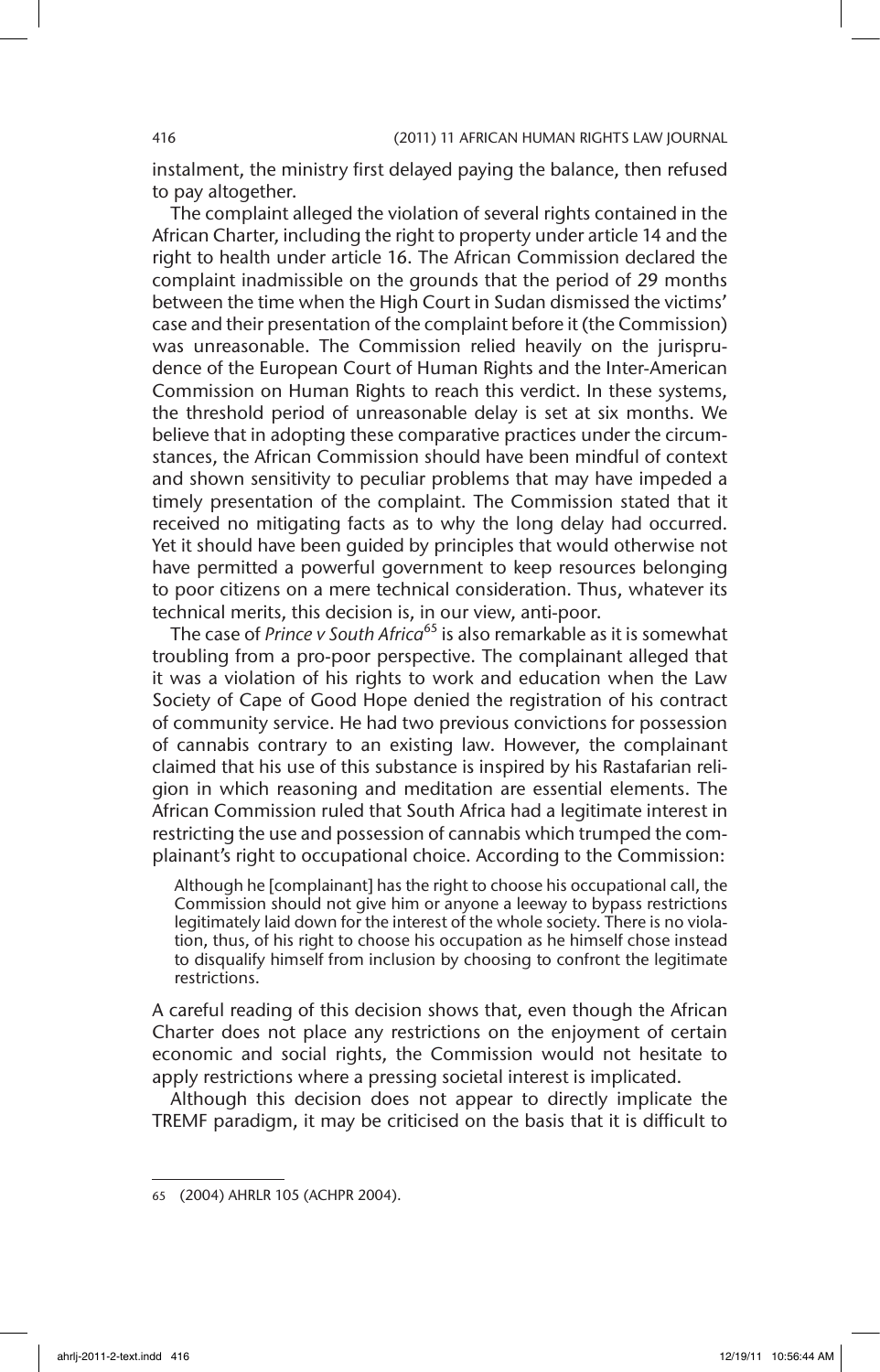see how it conduces to the amelioration of poverty in South Africa and elsewhere in Africa. While this decision's pro-law enforcement, antidrugs, ethic and instincts are understandable, and while no human right is immune from clashing with other rights and therefore being liable to abridgement on occasion, the decision has the obvious effect of denying Mr Prince his ability to practise the profession he has been trained in, and as such denying him his ability to earn a living. It may also have a similar effect on similarly-situated persons on the African continent.

The next set of cases deal both with social and economic rights as well as those solidaritarian and development rights that have significance for the conditions of the poor in Africa. Not only do they contain possibilities for ameliorating individual factors of deprivation, but they also treat such possibilities in relation to the conditions of the poor as groups within particular states.

In *Bakweri Lands Claims Committee v Cameroon*, 66 the complaint was filed on behalf of the people of Bakweri in Cameroon against the Cameroonian government. In it, they claimed that the government had through a presidential decree listed the Cameroon Development Corporation (CDC) which would result in the alienation into private hands of several hectares of lands belonging to the Bakweri. The complaints alleged that if this were allowed to happen, the rights and interests which they exercised in two-thirds of their total land area would be extinguished. This, they claimed, constituted a violation of their rights to property and freedom to dispose of their wealth as enshrined in the African Charter. In addition, it was their claim that the concentration of private Bakweri lands in non-native hands undermined the Bakweri people's right to development and could aggravate social tensions. The African Commission declared the complaint inadmissible on the ground that domestic remedies had not been exhausted. As such, it is not possible to determine whether or not the view of the Commission in this case would have undermined or promoted the TREMF paradigm, and as such either harmed or protected the interests of the poor.

Similarly, in the case of *Gunme and Others v Cameroon*, 67 also concerning the right to development under the African Charter, the complainants alleged economic marginalisation by the Cameroonian government as well as a denial to them of economic infrastructure. They contended that their lack of infrastructure, and in particular the relocation of an important sea port from their region, constituted a violation of their right to development under article 22 of the African Charter. The Commission's decision, not all that surprisingly, privileged the discretion of state parties on the allocation of scarce economic resources. It held that the respondent state was 'under obligation to invest its

<sup>66</sup> (2004) AHRLR 43 (ACHPR 2004).

<sup>67</sup> (2009) AHRLR 9 (ACHPR 2009).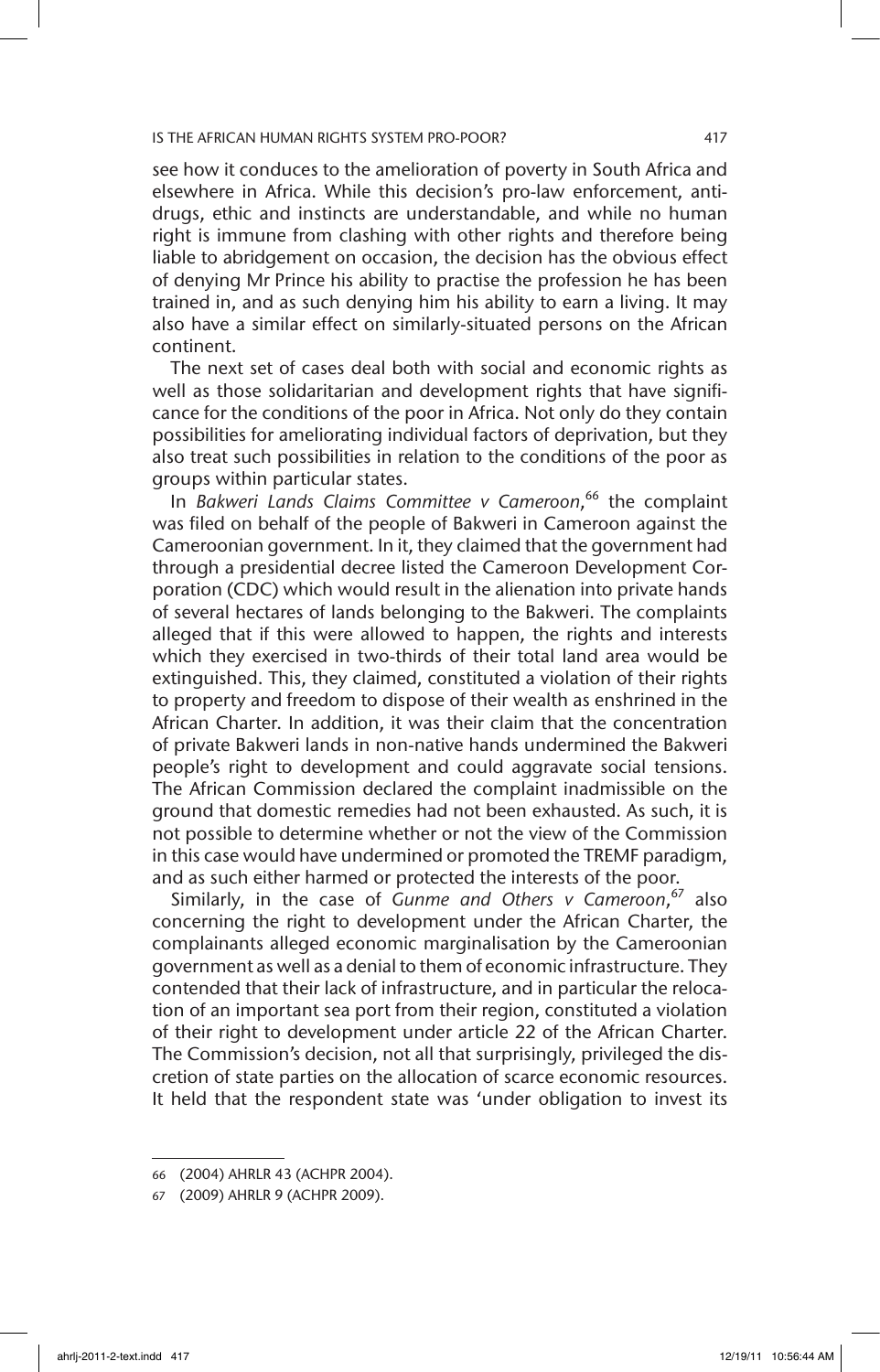resources in the best way possible to attain the progressive realisation of the right to development'.<sup>68</sup> The Commission, while agreeing that 'this may not reach all parts of its territory to the satisfaction of all individuals and peoples, hence generating grievances', $69$  still concluded that this alone could not be a basis to find a violation of article 22. In other words, the Commission placed the right to development within the context of 'progressive realisation', a limitation more popular with economic, social and cultural rights in other international instruments but not under the African Charter.

Here, even as it ultimately decided against the petitioners who filed this particular matter, the African Commission still affirmed the significant role that African states must play in the development process of African societies. For example, its sense that the African state must 'invest its resources in the best way possible' in order to spread development 'progressively' around the relevant country is hardly a nod in favour of the TREMF paradigm's denial of a redistributive role for the state. It is in fact an affirmation, however modestly, of the state's redistributive role.

Even more remarkably, the decision of the African Commission in *Social and Economic Rights Action Centre (SERAC) and Another v Nigeria*<sup>70</sup> is perhaps one of the most directly anti-TREMF and pro-poor decisions that that regional human rights body has ever reached. In that matter, the case against Nigeria was that it had condoned the activities of the state-owned Nigerian National Petroleum Corporation (NNPC) and Shell Petroleum Development Corporation in which the NNPC held a majority equity stake over oil exploitation in Ogoniland. The Ogonis are a small minority ethnic group in Nigeria and it was alleged that the exploitation activities had been carried out without due regard to the environment and health of the Ogoni community. In addition, toxic waste was allegedly deposited into the local environment without proper efforts to ensure they did not affect the surrounding villages. With both air and water severely contaminated, long and short-term health conditions ravaged the communities, including skin infections, gastro-intestinal and respiratory ailments and increased risk of cancer. The complaint alleged a violation of the rights to property, health and family life. It also alleged that the right of the Ogonis to freely dispose of their wealth and natural resources was compromised as well as their right to a general satisfactory environment.

The African Commission found Nigeria liable for those violations and called upon its government to ensure the payment of adequate compensation to victims of the human rights violations, including relief and resettlement assistance to victims of government-sponsored raids. It also called on the government to undertake a comprehensive clean-up

<sup>68</sup> *Gunme* (n 67 above) para 206.

<sup>69</sup> *Gunme* (n 67 above).

<sup>70</sup> (2001) AHRLR 60 (ACHPR 2001).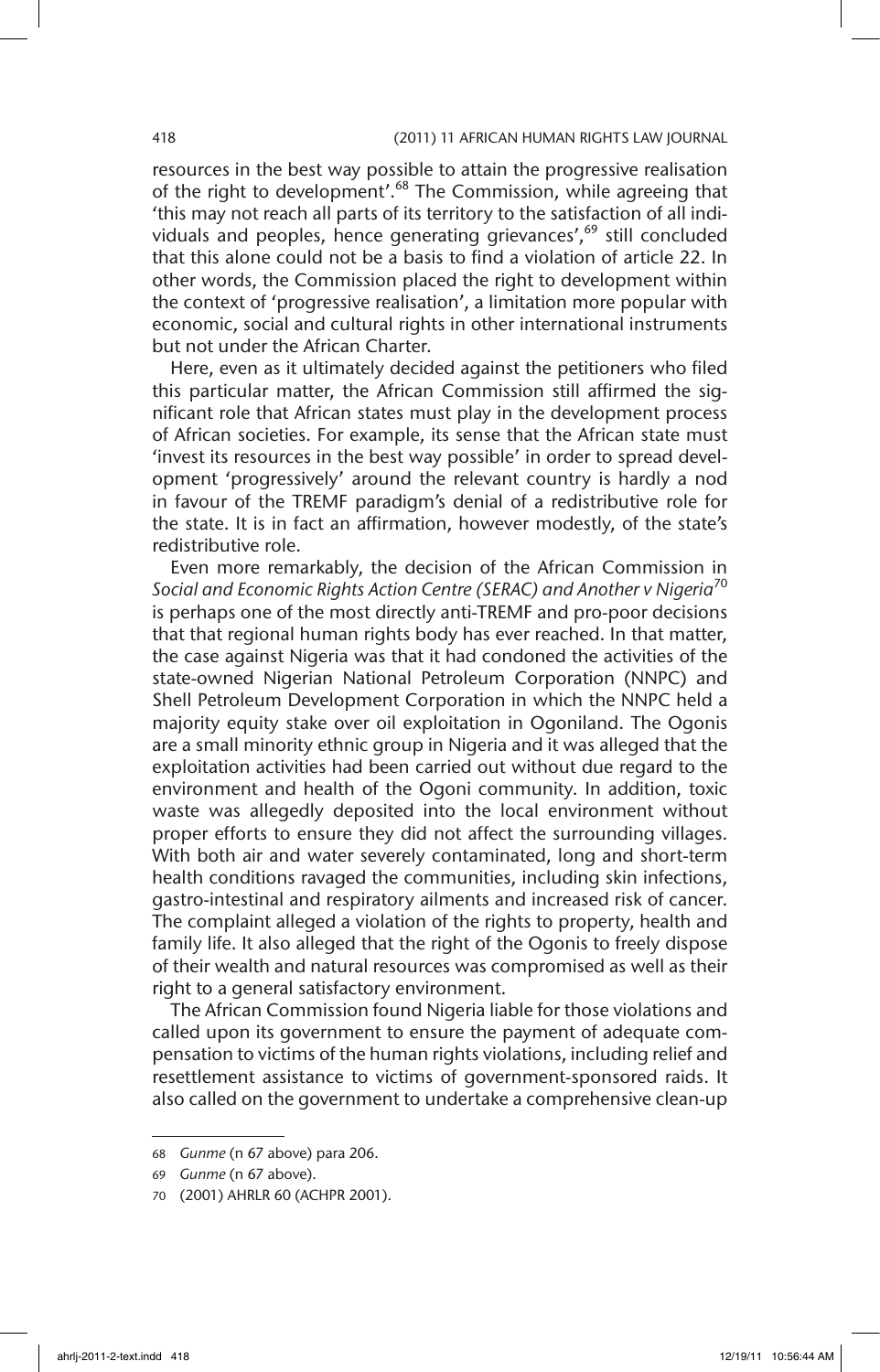of lands and rivers damaged by oil operations and to ensure that appropriate environmental and social impact assessments are prepared for any future oil development. The Commission urged Nigeria to ensure that the safe operation of any further oil development is guaranteed through effective and independent oversight bodies for the petroleum industry and to provide information on health and environmental risks and meaningful access to regulatory and decision-making bodies to communities likely to be affected by oil operations.

Clearly, the decision sides with the largely poor Ogoni population against the property interests of global and local capital as represented by Shell, powerful international investors, the NNPC, the Nigerian government, and many of the powerful rich/elite Nigerians that have formal or informal (but nevertheless hugely profitable) stakes in the Nigerian oil industry. And not only does the decision affirm the rights of the poor to a number of economic and social and solidaritarian rights, but the African Commission went out of its way to 'read in' two such rights into the African Charter, rights which were hitherto not explicitly guaranteed within the African system. This decision is anti-TREMF and pro-poor *par excellence*.

A similarly impressive and salutary decision was reached by the African Commission on the application of article 22 of the African Charter, on the right to development, in *Centre for Minority Rights Development and Others v Kenya* (*Endorois* case).71 This case is quite remarkable since it was the first complaint of its kind where the African Commission found that article 22 of the African Charter had been violated. The main grievance of the Endorois community was that Kenyan authorities ignored them in a development process that had a pervasive impact on them. Specifically, they claimed first that they had not been consulted before a major developmental project that impacted their lifestyle was embarked upon. Second, they were denied compensation for the adverse consequences of that project on their lifestyle. The project in question was the conversion of the Lake Bogoria land on which the pastoral Endorois community grazed livestock as well as performed religious ceremonies into government game reserves.

In its decision, the Commission placed the burden of 'creating conditions favourable to a people's development'<sup>72</sup> on the government of each African state. It held that it is not the responsibility of the Endorois community to find alternative places to graze their cattle or partake in religious ceremonies. Continuing, it held: $73$ 

The respondent state [Kenya] … is obligated to ensure that the Endorois are not left out of the development process or [its] benefits. The African Commission agrees that the failure to provide adequate compensation and benefits, or provide suitable land for grazing indicates that the respondent

<sup>71</sup> (2009) AHRLR 75 (ACHPR 2009).

<sup>72</sup> *Endorois* case (n 71 above) para 298.

<sup>73</sup> *Endorois* case (n 71 above) (Commission's emphasis).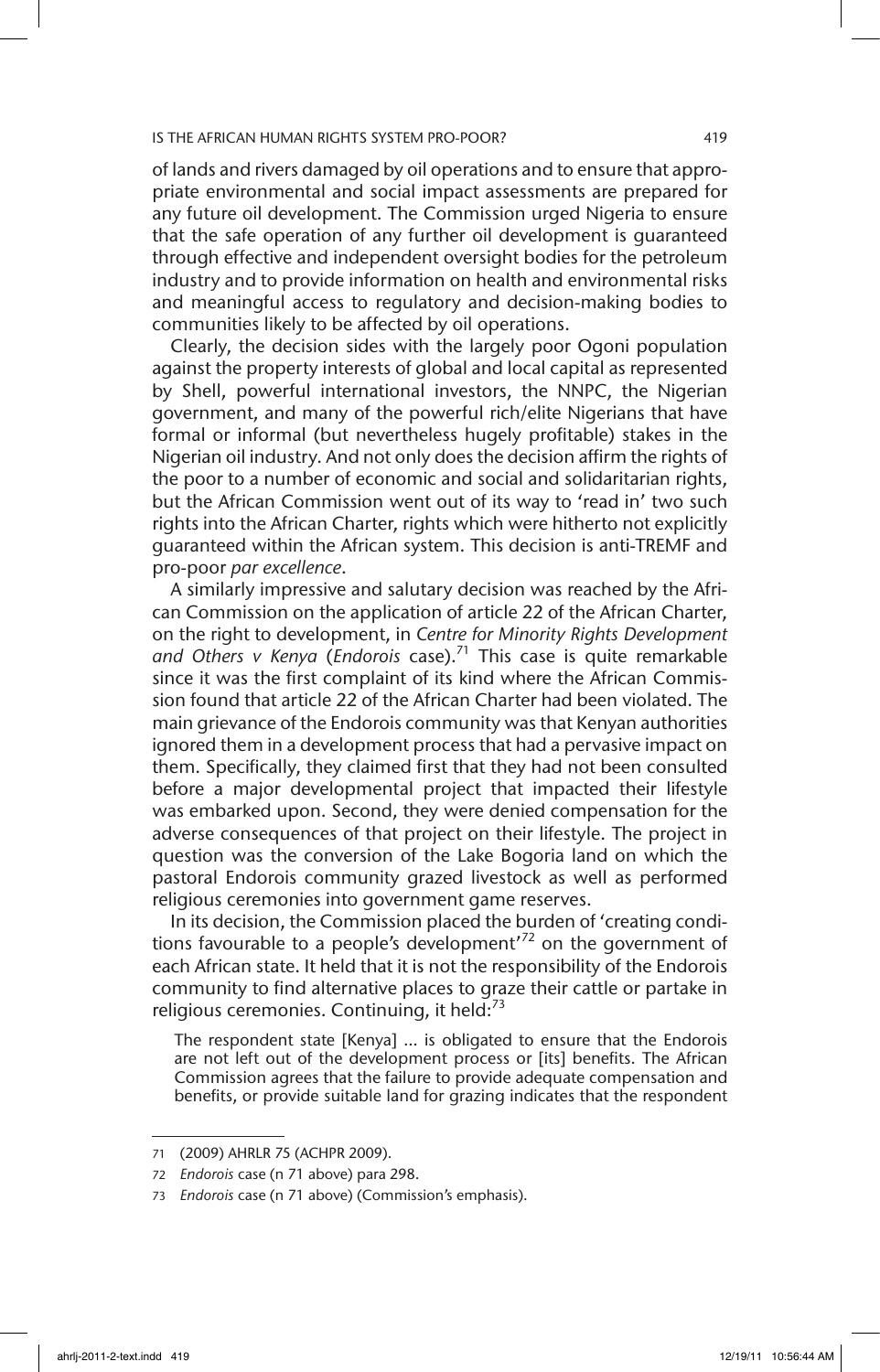state did not adequately provide for the Endorois in the development process. It finds against the respondent state that the Endorois community has suffered a violation of article 22 of the Charter.

There is much to commend in the position of the Commission in this case. In addition to its satisfactory decision on behalf of the Endorois community, the Commission quite significantly developed what it describes as a two-part test for the right to development. It held that the right enshrined in article 22 of the African Charter 'is both constitutive and instrumental,<sup>74</sup> or useful as both a means and an end'.<sup>75</sup> According to the Commission:<sup>76</sup>

A violation of either the procedural or substantive element constitutes a violation of the right to development. Fulfilling only one of the two prongs will not satisfy the right to development. The African Commission notes the complainants' arguments that recognising the right to development requires fulfilling five main criteria: it must be equitable, non-discriminatory, participatory, accountable, and transparent, with equity and choice as important, over-arching themes in the right to development.

Here again, there can be little reasonable argument as to the anti-TREMF and pro-poor character and quality of this already much-celebrated decision. It seeks to protect the property interests of a relatively poor population in Kenya, to bolster their capacity to resist their dispossession by both the government and global/local capital, and to aid them in their struggle to control their own economic affairs and uplift their socio-economic conditions. And against the TREMF paradigm's denial of a redistributive role to the state, it affirms in fairly robust fashion the central and *active* role that the state must play in 'creating the conditions favourable to a peoples' development' and in providing alternative grazing grounds (property) to the Endorois community.

From the foregoing analysis of its economic and social rights jurisprudence, it is undeniable that the African Commission has, in general, shown appreciable sensitivity to the claims of Africa's poor. Importantly, for our purposes in this article, it is crystal clear from this analysis that the Commission's reasoning in the relevant cases has generally undermined rather than affirmed the emergent TREMF human rights paradigm that, as Baxi has argued, has tended to function in ways that produce and/or accentuate poverty.

# 5 Conclusion

The main goal of the article was to assess the extent to which the norms and jurisprudence of the African system have been pro-poor. The study was limited by its explicitly-justified focus (i) on the African Charter

<sup>74</sup> Commission's emphasis.

<sup>75</sup> *Endorois* case (n 71 above) para 277.

<sup>76</sup> *Endorois* case (n 71 above).